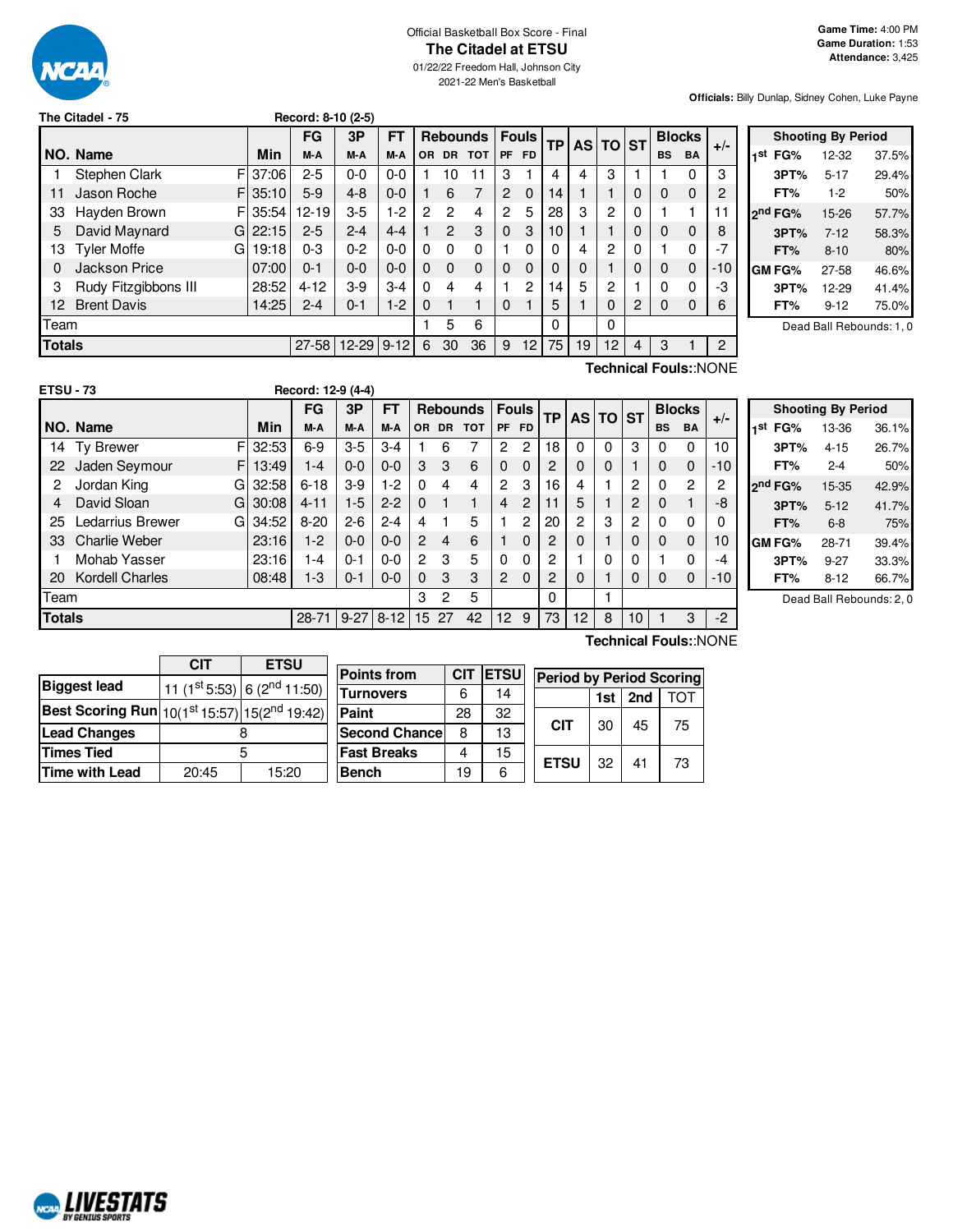

01/22/22 Freedom Hall, Johnson City 2021-22 Men's Basketball

**Officials:** Billy Dunlap, Sidney Cohen, Luke Payne

# **Period 1**

| <b>Quarter Starters:</b> |                                                                                  |              |               |                                                 |                                                           |
|--------------------------|----------------------------------------------------------------------------------|--------------|---------------|-------------------------------------------------|-----------------------------------------------------------|
| <b>ETSU</b>              | 2 King J<br>4 Sloan D                                                            | 14 Brewer T  |               | 22 Seymour J                                    | 25 Brewer L                                               |
| CIT                      | 1 Clark S<br>5 Maynard D                                                         | 11 Roche J   |               | 13 Moffe T                                      | 33 Brown H                                                |
| <b>Game Time</b>         | <b>ETSU</b>                                                                      | <b>Score</b> | <b>Diff</b>   |                                                 | <b>CIT</b>                                                |
| 20:00                    | 14 BREWER T jumpball won                                                         |              |               | 1 CLARK S jumpball lost                         |                                                           |
| 19:42                    | 25 BREWER L foul drawn (1)                                                       |              |               | 11 ROCHE J foul shooting (1 - 1)                |                                                           |
| 19:42                    | 25 BREWER L free throw 1 - 2 missed                                              |              |               |                                                 |                                                           |
| 19:42                    | offensive dead ball rebound (1)                                                  |              |               |                                                 |                                                           |
| 19:42                    | 25 BREWER L free throw 2 - 2 missed                                              |              |               |                                                 |                                                           |
| 19:40                    |                                                                                  |              |               | 5 MAYNARD D defensive rebound (1)               |                                                           |
| 19:31                    |                                                                                  | $0 - 3$      | $-3$          | 11 ROCHE J 3pt FG, jump shot made (3)           |                                                           |
| 19:31                    |                                                                                  |              |               | 13 MOFFE T assist (1)                           |                                                           |
| 19:06                    | 14 BREWER T 3pt FG, jump shot made (3)                                           | $3-3$        | 0             |                                                 |                                                           |
| 19:06                    | 4 SLOAN D assist (1)                                                             |              |               |                                                 |                                                           |
| 18:45                    |                                                                                  |              |               | 5 MAYNARD D 3pt FG, jump shot missed            |                                                           |
| 18:41                    |                                                                                  |              |               | 1 CLARK S offensive rebound (1)                 |                                                           |
| 18:39                    |                                                                                  |              |               |                                                 | 1 CLARK S 2pt FG second chance in the paint, layup missed |
| 18:36                    | 14 BREWER T defensive rebound (1)                                                |              |               |                                                 |                                                           |
| 18:34                    | 2 KING J 3pt FG fast break, jump shot made (3)                                   | $6 - 3$      | 3             |                                                 |                                                           |
| 18:12                    |                                                                                  | $6-5$        | $\mathbf{1}$  | 33 BROWN H 2pt FG in the paint, layup made (2)  |                                                           |
| 18:12                    |                                                                                  |              |               | 1 CLARK S assist (1)                            |                                                           |
| 17:55                    | 2 KING J 2pt FG in the paint, driving layup blocked                              |              |               |                                                 |                                                           |
| 17:55                    |                                                                                  |              |               | 1 CLARK S block (1)                             |                                                           |
| 17:55                    | offensive rebound (2)                                                            |              |               |                                                 |                                                           |
| 17:42                    | 22 SEYMOUR J 2pt FG second chance in the paint, layup<br>missed                  |              |               |                                                 |                                                           |
| 17:39                    |                                                                                  |              |               | 1 CLARK S defensive rebound (2)                 |                                                           |
| 17:22                    |                                                                                  |              |               | 1 CLARK S 2pt FG in the paint, hook shot missed |                                                           |
| 17:19                    |                                                                                  |              |               | 5 MAYNARD D offensive rebound (2)               |                                                           |
| 17:13                    |                                                                                  | $6 - 7$      | $-1$          | (4)                                             | 33 BROWN H 2pt FG second chance in the paint, layup made  |
| 17:13                    |                                                                                  |              |               | 13 MOFFE T assist (2)                           |                                                           |
| 16:49                    | 4 SLOAN D 3pt FG, jump shot missed                                               |              |               |                                                 |                                                           |
| 16:46                    |                                                                                  |              |               | 1 CLARK S defensive rebound (3)                 |                                                           |
| 16:37                    |                                                                                  | $6 - 10$     | -4            | 11 ROCHE J 3pt FG, jump shot made (6)           |                                                           |
| 16:13                    | 14 BREWER T 3pt FG, jump shot missed                                             |              |               |                                                 |                                                           |
| 16:09                    |                                                                                  |              |               | 33 BROWN H defensive rebound (1)                |                                                           |
| 16:02                    |                                                                                  |              |               | 33 BROWN H 3pt FG, jump shot missed             |                                                           |
| 15:59                    |                                                                                  |              |               | 11 ROCHE J offensive rebound (1)                |                                                           |
| 15:57                    |                                                                                  | $6 - 13$     | $-7$          |                                                 | 11 ROCHE J 3pt FG second chance, jump shot made (9)       |
| 15:33                    | 4 SLOAN D 2pt FG in the paint, driving layup made (2)                            | $8 - 13$     | $-5$          |                                                 |                                                           |
| 15:13                    | 4 SLOAN D steal (1)                                                              |              |               | 1 CLARK S turnover lost ball (1)                |                                                           |
| 15:07                    | 2 KING J 2pt FG fast break from turnover in the paint, driving<br>layup made (5) | $10 - 13$    | $-3$          |                                                 |                                                           |
| 15:07                    | 4 SLOAN D assist (2)                                                             |              |               |                                                 |                                                           |
| 14:57                    |                                                                                  |              | Timeout media |                                                 |                                                           |
| 14:57                    | 22 SEYMOUR J substitution out                                                    |              |               |                                                 |                                                           |
| 14:57                    | 33 WEBER C substitution in                                                       |              |               |                                                 |                                                           |
|                          |                                                                                  |              |               |                                                 |                                                           |

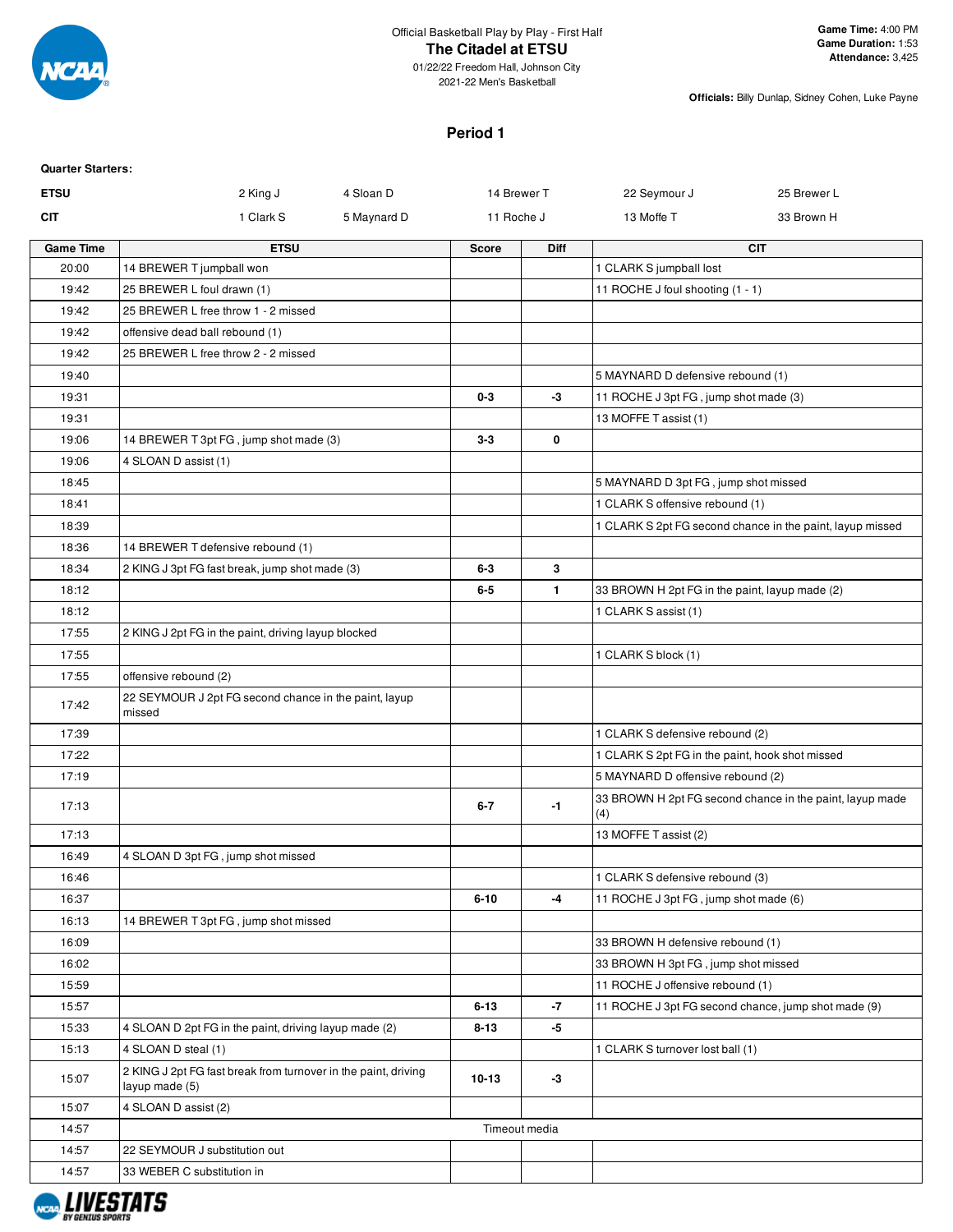

01/22/22 Freedom Hall, Johnson City 2021-22 Men's Basketball

| <b>Game Time</b> | <b>ETSU</b>                                                  | Score         | Diff | CIT.                                                      |
|------------------|--------------------------------------------------------------|---------------|------|-----------------------------------------------------------|
| 14:57            |                                                              |               |      | 1 CLARK S substitution out                                |
| 14:57            |                                                              |               |      | 5 MAYNARD D substitution out                              |
| 14:57            |                                                              |               |      | 0 PRICE J substitution in                                 |
| 14:57            |                                                              |               |      | 3 FITZGIBBONS III R substitution in                       |
| 14:45            |                                                              | $10 - 15$     | -5   | 33 BROWN H 2pt FG in the paint, layup made (6)            |
| 14:24            | 25 BREWER L 2pt FG outside the paint, jump shot missed       |               |      |                                                           |
| 14:21            |                                                              |               |      | 11 ROCHE J defensive rebound (2)                          |
| 14:09            |                                                              |               |      | 13 MOFFE T 3pt FG, jump shot missed                       |
| 14:06            | 33 WEBER C defensive rebound (1)                             |               |      |                                                           |
| 14:00            | 14 BREWER T 2pt FG in the paint, layup made (5)              | $12 - 15$     | $-3$ |                                                           |
| 14:00            | 4 SLOAN D assist (3)                                         |               |      |                                                           |
| 13:52            |                                                              | $12 - 17$     | -5   | 33 BROWN H 2pt FG fast break in the paint, layup made (8) |
| 13:52            |                                                              |               |      | 13 MOFFE T assist (3)                                     |
| 13:29            | 4 SLOAN D 3pt FG, jump shot missed                           |               |      |                                                           |
| 13:25            |                                                              |               |      | defensive rebound (9)                                     |
| 13:25            | 4 SLOAN D substitution out                                   |               |      |                                                           |
| 13:25            | 1 YASSER M substitution in                                   |               |      |                                                           |
| 13:08            |                                                              |               |      | 0 PRICE J 2pt FG in the paint, layup missed               |
| 13:07            | defensive rebound (4)                                        |               |      |                                                           |
| 12:48            | 2 KING J 3pt FG, jump shot missed                            |               |      |                                                           |
| 12:45            |                                                              |               |      | 3 FITZGIBBONS III R defensive rebound (1)                 |
| 12:41            |                                                              |               |      | 3 FITZGIBBONS III R 3pt FG, jump shot missed              |
| 12:38            | 2 KING J defensive rebound (1)                               |               |      |                                                           |
| 12:29            | 25 BREWER L 3pt FG, jump shot made (3)                       | 15-17         | $-2$ |                                                           |
| 12:29            | 2 KING J assist (1)                                          |               |      |                                                           |
| 12:16            |                                                              |               |      | 11 ROCHE J 3pt FG, jump shot missed                       |
| 12:12            | 33 WEBER C defensive rebound (2)                             |               |      |                                                           |
| 12:03            | 2 KING J 2pt FG in the paint, driving layup blocked          |               |      |                                                           |
| 12:03            |                                                              |               |      | 13 MOFFE T block (1)                                      |
| 12:03            | offensive rebound (7)                                        |               |      |                                                           |
| 12:03            | 14 BREWER T substitution out                                 |               |      |                                                           |
| 12:03            | 20 CHARLES K substitution in                                 |               |      |                                                           |
| 12:03            |                                                              |               |      | 13 MOFFE T substitution out                               |
| 12:03            |                                                              |               |      | 33 BROWN H substitution out                               |
| 12:03            |                                                              |               |      | 1 CLARK S substitution in                                 |
| 12:03            |                                                              |               |      | 12 DAVIS B substitution in                                |
| 12:03            | turnover sec $5(1)$                                          |               |      |                                                           |
| 11:41            | 25 BREWER L steal (1)                                        |               |      | 1 CLARK S turnover bad pass (2)                           |
| 11:33            | 20 CHARLES K 2pt FG from turnover in the paint, layup missed |               |      |                                                           |
| 11:32            |                                                              |               |      | defensive rebound (11)                                    |
| 11:32            |                                                              | Timeout media |      |                                                           |
| 11:32            | 25 BREWER L substitution out                                 |               |      |                                                           |
| 11:32            | 33 WEBER C substitution out                                  |               |      |                                                           |
| 11:32            | 4 SLOAN D substitution in                                    |               |      |                                                           |
| 11:32            | 22 SEYMOUR J substitution in                                 |               |      |                                                           |
| 11:32            |                                                              |               |      | 0 PRICE J substitution out                                |
| 11:32            |                                                              |               |      | 33 BROWN H substitution in                                |
| 11:10            |                                                              | $15 - 19$     | -4   | 11 ROCHE J 2pt FG outside the paint, jump shot made (11)  |
| 10:52            | 2 KING J 2pt FG outside the paint, jump shot made (7)        | 17-19         | $-2$ |                                                           |

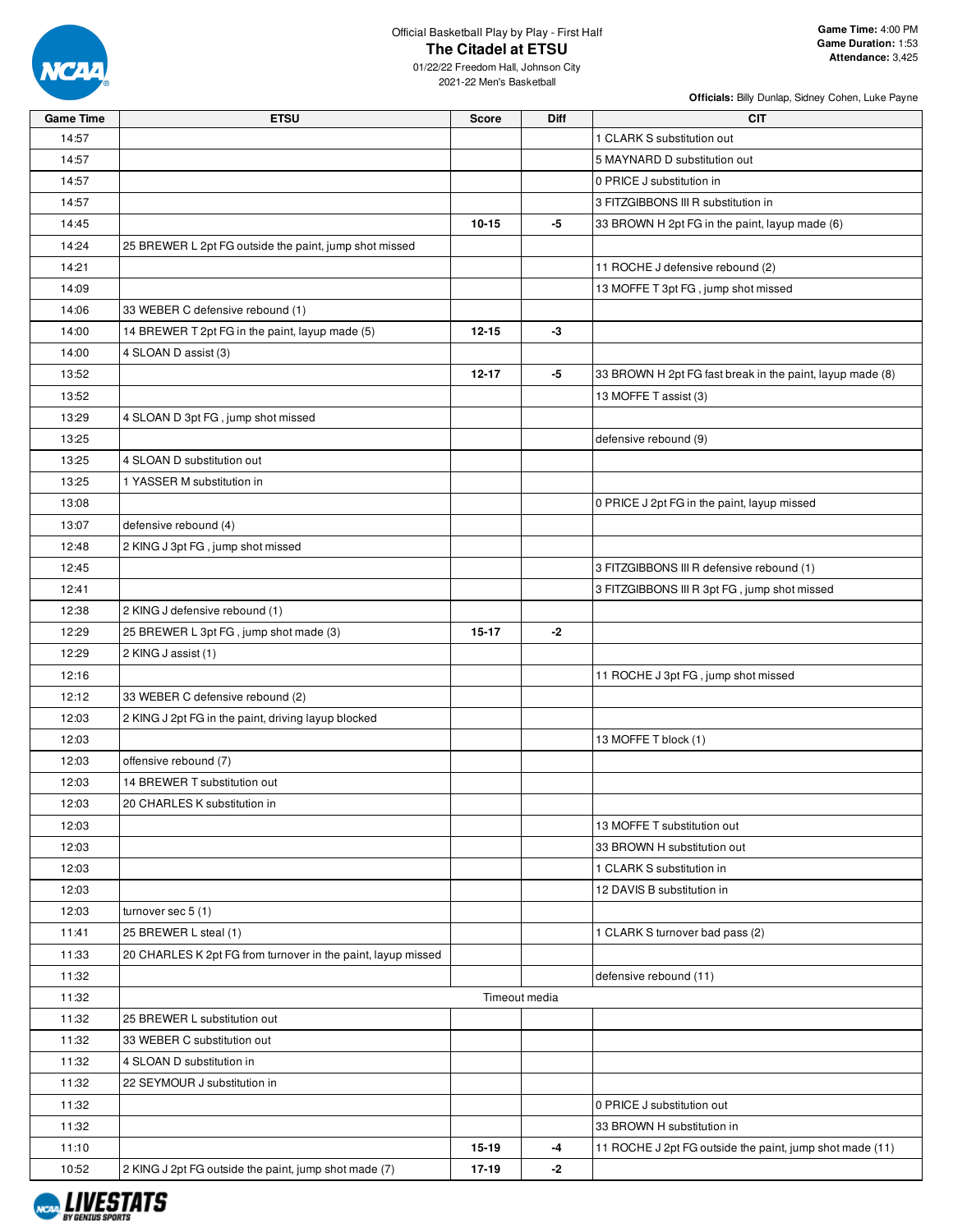

01/22/22 Freedom Hall, Johnson City 2021-22 Men's Basketball

| <b>Game Time</b> | <b>ETSU</b>                                          | <b>Score</b> | <b>Diff</b>   | <b>CIT</b>                                                 |
|------------------|------------------------------------------------------|--------------|---------------|------------------------------------------------------------|
| 10:36            |                                                      | $17 - 22$    | -5            | 11 ROCHE J 3pt FG, jump shot made (14)                     |
| 10:36            |                                                      |              |               | 1 CLARK S assist (2)                                       |
| 10:12            | 2 KING J 2pt FG outside the paint, jump shot missed  |              |               |                                                            |
| 10:10            |                                                      |              |               | defensive rebound (12)                                     |
| 09:58            | 20 CHARLES K foul shooting (1 - 1)                   |              |               | 12 DAVIS B foul drawn (1)                                  |
| 09:58            |                                                      | $17 - 23$    | -6            | 12 DAVIS B free throw 1 - 2 made (1)                       |
| 09:58            |                                                      |              |               | 12 DAVIS B free throw 2 - 2 missed                         |
| 09:57            | 22 SEYMOUR J defensive rebound (1)                   |              |               |                                                            |
| 09:48            | 20 CHARLES K 3pt FG, jump shot missed                |              |               |                                                            |
| 09:45            |                                                      |              |               | 11 ROCHE J defensive rebound (3)                           |
| 09:30            |                                                      |              |               | 12 DAVIS B 2pt FG in the paint, layup missed               |
| 09:27            | 20 CHARLES K defensive rebound (1)                   |              |               |                                                            |
| 09:07            | 2 KING J 2pt FG outside the paint, jump shot missed  |              |               |                                                            |
| 09:07            |                                                      |              |               | 1 CLARK S defensive rebound (4)                            |
| 09:07            | 4 SLOAN D foul personal (1 - 2)                      |              |               | 1 CLARK S foul drawn (1)                                   |
| 09:07            | 2 KING J substitution out                            |              |               |                                                            |
|                  |                                                      |              |               |                                                            |
| 09:07            | 25 BREWER L substitution in                          |              |               |                                                            |
| 08:50            |                                                      |              |               | 3 FITZGIBBONS III R 2pt FG in the paint, layup missed      |
| 08:50            |                                                      |              |               | offensive rebound (15)                                     |
| 08:50            |                                                      |              |               | 11 ROCHE J substitution out                                |
| 08:50            |                                                      |              |               | 5 MAYNARD D substitution in                                |
| 08:45            |                                                      |              |               | 33 BROWN H 2pt FG second chance in the paint, layup missed |
| 08:42            | 22 SEYMOUR J defensive rebound (2)                   |              |               |                                                            |
| 08:38            | 25 BREWER L 2pt FG in the paint, layup missed        |              |               |                                                            |
| 08:35            |                                                      |              |               | 12 DAVIS B defensive rebound (1)                           |
| 08:21            | 20 CHARLES K foul personal (2 - 3)                   |              |               | 33 BROWN H foul drawn (1)                                  |
| 08:09            |                                                      | 17-26        | -9            | 3 FITZGIBBONS III R 3pt FG, jump shot made (3)             |
| 08:09            |                                                      |              |               | 12 DAVIS B assist (1)                                      |
| 07:53            | 4 SLOAN D 2pt FG in the paint, driving layup blocked |              |               |                                                            |
| 07:53            |                                                      |              |               | 33 BROWN H block (1)                                       |
| 07:49            | 22 SEYMOUR J offensive rebound (3)                   |              |               |                                                            |
| 07:39            | 25 BREWER L 3pt FG second chance, jump shot missed   |              |               |                                                            |
| 07:34            | 1 YASSER M offensive rebound (1)                     |              |               |                                                            |
| 07:30            | 4 SLOAN D foul drawn (1)                             |              |               | 33 BROWN H foul shooting (1 - 2)                           |
| 07:30            |                                                      |              | Timeout media |                                                            |
| 07:30            | 1 YASSER M substitution out                          |              |               |                                                            |
| 07:30            | 20 CHARLES K substitution out                        |              |               |                                                            |
| 07:30            | 22 SEYMOUR J substitution out                        |              |               |                                                            |
| 07:30            | 2 KING J substitution in                             |              |               |                                                            |
| 07:30            | 14 BREWER T substitution in                          |              |               |                                                            |
| 07:30            | 33 WEBER C substitution in                           |              |               |                                                            |
| 07:30            |                                                      |              |               | 3 FITZGIBBONS III R substitution out                       |
| 07:30            |                                                      |              |               | 13 MOFFE T substitution in                                 |
| 07:30            | 4 SLOAN D free throw 1 - 2 made (3)                  | 18-26        | -8            |                                                            |
| 07:30            | 4 SLOAN D free throw 2 - 2 made (4)                  | 19-26        | -7            |                                                            |
| 07:10            |                                                      | 19-28        | -9            | 33 BROWN H 2pt FG in the paint, hook shot made (10)        |
| 07:10            |                                                      |              |               |                                                            |
|                  |                                                      |              |               | 5 MAYNARD D assist (1)                                     |
| 06:53            | 33 WEBER C turnover out of bounds (1)                |              |               |                                                            |
| 06:28            |                                                      |              |               | 5 MAYNARD D 3pt FG from turnover, jump shot missed         |

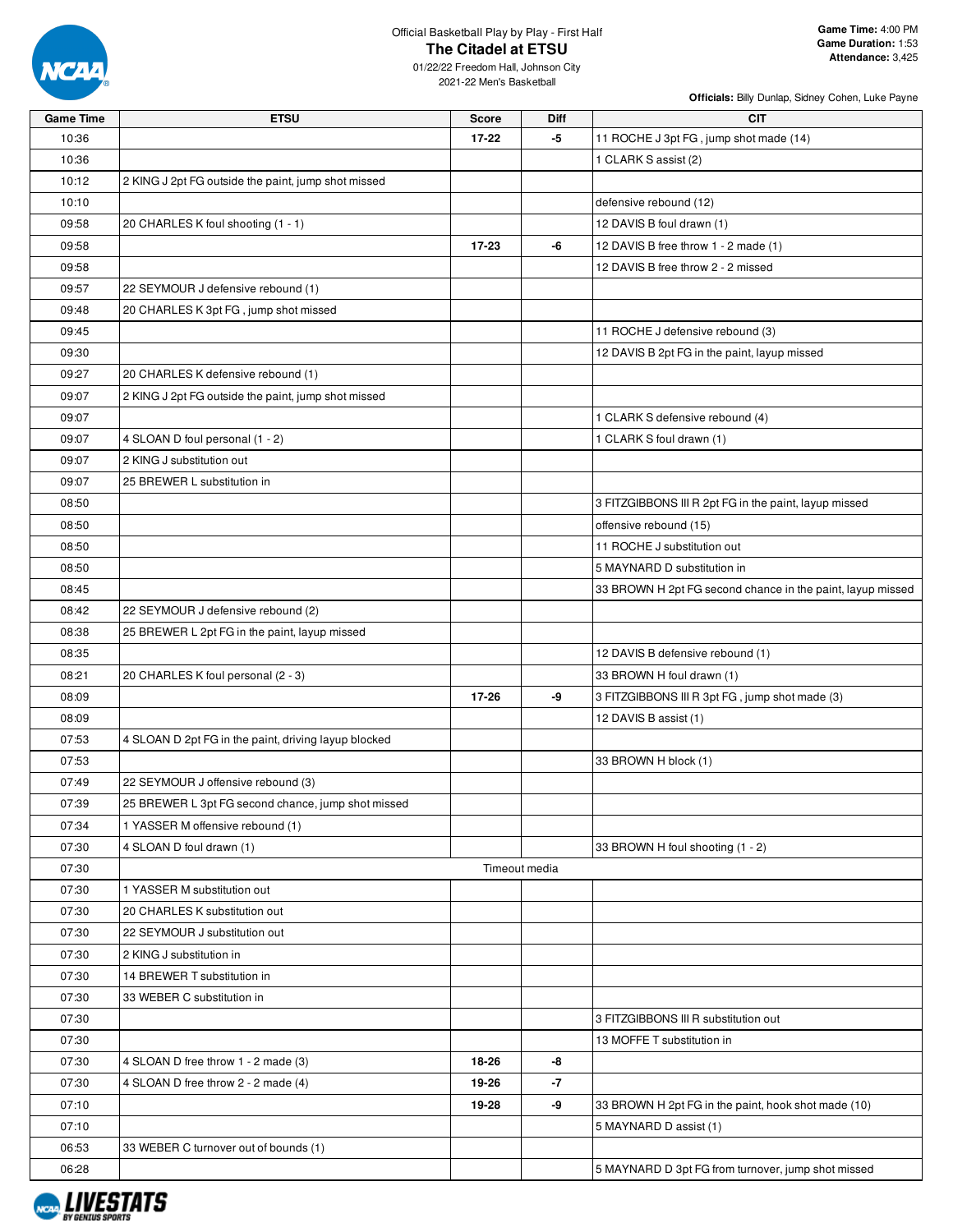

01/22/22 Freedom Hall, Johnson City 2021-22 Men's Basketball

| <b>Game Time</b> | <b>ETSU</b>                                                                  | <b>Score</b> | <b>Diff</b>   | CIT                                                        |
|------------------|------------------------------------------------------------------------------|--------------|---------------|------------------------------------------------------------|
| 06:25            | 14 BREWER T defensive rebound (2)                                            |              |               |                                                            |
| 06:10            | 25 BREWER L 2pt FG outside the paint, turnaround jump shot<br>missed         |              |               |                                                            |
| 06:07            |                                                                              |              |               | 1 CLARK S defensive rebound (5)                            |
| 05:53            |                                                                              | 19-30        | $-11$         | 33 BROWN H 2pt FG in the paint, layup made (12)            |
| 05:33            | 25 BREWER L 2pt FG in the paint, layup made (5)                              | 21-30        | -9            |                                                            |
| 05:18            |                                                                              |              |               | 12 DAVIS B 3pt FG, jump shot missed                        |
| 05:16            |                                                                              |              |               | offensive dead ball rebound (1)                            |
| 05:16            | 4 SLOAN D foul drawn (2)                                                     |              |               | 33 BROWN H foul personal (2 - 3)                           |
| 05:16            | 4 SLOAN D foul personal (2 - 4)                                              |              |               | 33 BROWN H foul drawn (2)                                  |
| 05:16            |                                                                              |              |               | 5 MAYNARD D substitution out                               |
| 05:16            |                                                                              |              |               | 12 DAVIS B substitution out                                |
| 05:16            |                                                                              |              |               | 11 ROCHE J substitution in                                 |
| 05:16            |                                                                              |              |               | 33 BROWN H substitution out                                |
| 05:16            |                                                                              |              |               | 0 PRICE J substitution in                                  |
| 05:16            |                                                                              |              |               | 3 FITZGIBBONS III R substitution in                        |
| 05:16            | 4 SLOAN D substitution out                                                   |              |               |                                                            |
| 05:16            | 1 YASSER M substitution in                                                   |              |               |                                                            |
| 05:03            |                                                                              |              |               | 0 PRICE J turnover travel (1)                              |
| 04:49            | 25 BREWER L 2pt FG from turnover in the paint, layup made (7)                | 23-30        | $-7$          |                                                            |
| 04:21            |                                                                              |              |               | 1 CLARK S 2pt FG in the paint, layup missed                |
| 04:14            | 14 BREWER T defensive rebound (3)                                            |              |               |                                                            |
| 04:11            | 25 BREWER L 3pt FG, jump shot missed                                         |              |               |                                                            |
| 04:07            | 1 YASSER M offensive rebound (2)                                             |              |               |                                                            |
| 04:07            | 1 YASSER M 2pt FG second chance in the paint, layup missed                   |              |               |                                                            |
| 04:07            | offensive rebound (16)                                                       |              |               |                                                            |
| 04:04            | 2 KING J 3pt FG second chance, jump shot missed                              |              |               |                                                            |
| 04:01            | 33 WEBER C offensive rebound (3)                                             |              |               |                                                            |
| 04:00            | 33 WEBER C 2pt FG second chance in the paint, layup missed                   |              |               |                                                            |
| 03:57            | 25 BREWER L offensive rebound (1)                                            |              |               |                                                            |
| 03:56            | 25 BREWER L 2pt FG second chance in the paint, layup made<br>(9)             | 25-30        | -5            |                                                            |
| 03:38            |                                                                              |              |               | 11 ROCHE J 3pt FG, jump shot missed                        |
| 03:35            | 2 KING J defensive rebound (2)                                               |              |               |                                                            |
| 03:32            | 25 BREWER L turnover travel (1)                                              |              |               |                                                            |
| 03:32            |                                                                              |              | Timeout media |                                                            |
| 03:10            |                                                                              |              |               | 3 FITZGIBBONS III R 3pt FG from turnover, jump shot missed |
| 03:06            | 1 YASSER M defensive rebound (3)                                             |              |               |                                                            |
| 02:48            | 2 KING J 3pt FG, jump shot made (10)                                         | 28-30        | -2            |                                                            |
| 02:48            | 25 BREWER L assist (1)                                                       |              |               |                                                            |
| 02:36            |                                                                              |              |               | 3 FITZGIBBONS III R 3pt FG, jump shot missed               |
| 02:32            | 33 WEBER C defensive rebound (4)                                             |              |               |                                                            |
| 02:14            | 25 BREWER L 3pt FG, jump shot missed                                         |              |               |                                                            |
| 02:10            | 14 BREWER T offensive rebound (4)                                            |              |               |                                                            |
| 02:02            | 2 KING J 3pt FG second chance, jump shot missed                              |              |               |                                                            |
| 01:59            |                                                                              |              |               | 1 CLARK S defensive rebound (6)                            |
| 01:50            | 14 BREWER T steal (1)                                                        |              |               | 13 MOFFE T turnover bad pass (1)                           |
| 01:42            | 25 BREWER L 2pt FG fast break from turnover in the paint,<br>dunk, made (11) | 30-30        | 0             |                                                            |
| 01:42            | 2 KING J assist (2)                                                          |              |               |                                                            |

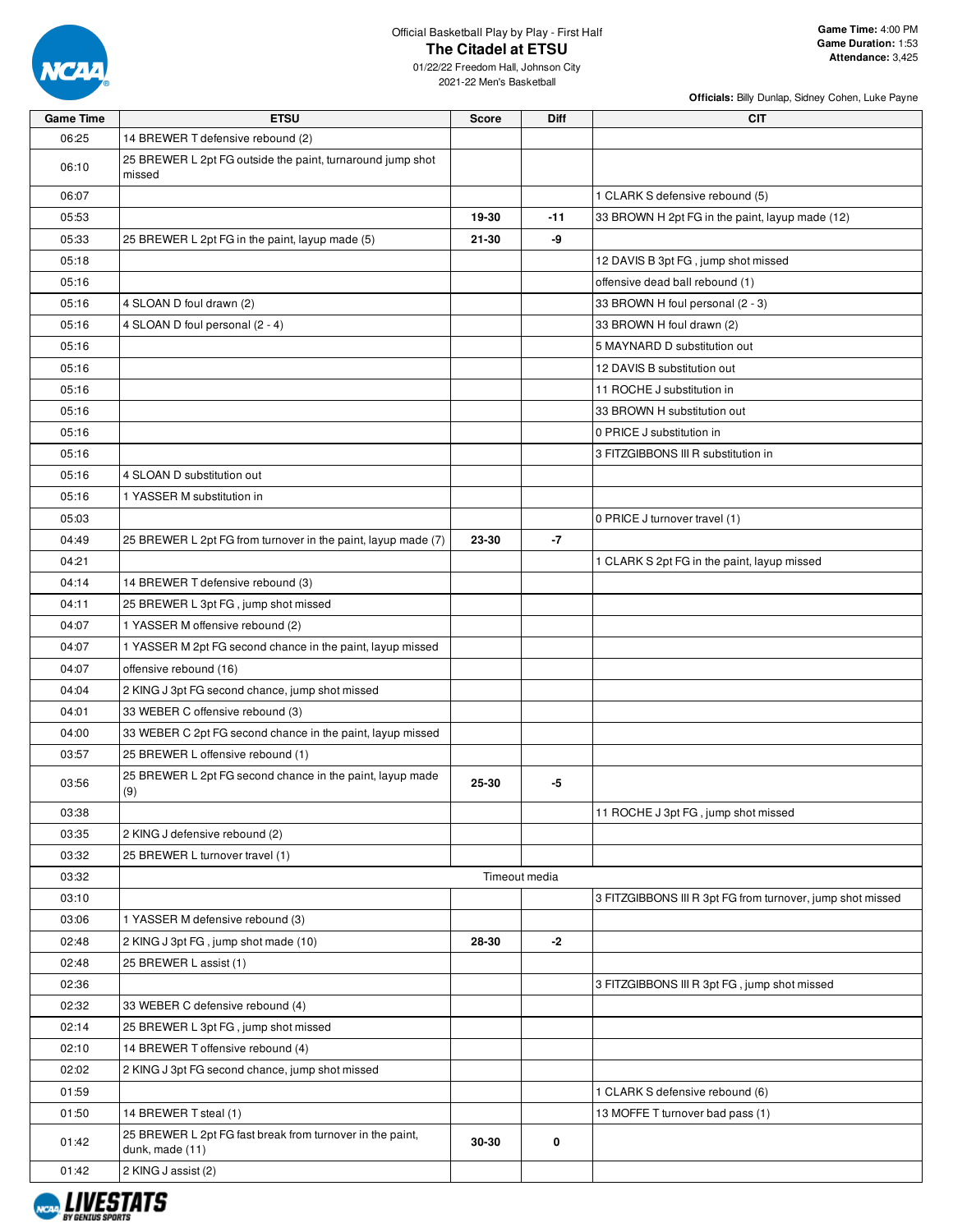

01/22/22 Freedom Hall, Johnson City 2021-22 Men's Basketball

| <b>Game Time</b>      | <b>ETSU</b>                                      | <b>Score</b>         | <b>Diff</b>    | <b>CIT</b>                                   |  |  |  |  |
|-----------------------|--------------------------------------------------|----------------------|----------------|----------------------------------------------|--|--|--|--|
| 01:41                 |                                                  |                      |                | Timeout 30 Sec                               |  |  |  |  |
| 01:41                 | 1 YASSER M substitution out                      |                      |                |                                              |  |  |  |  |
| 01:41                 | 20 CHARLES K substitution in                     |                      |                |                                              |  |  |  |  |
| 01:41                 |                                                  |                      |                | 0 PRICE J substitution out                   |  |  |  |  |
| 01:41                 |                                                  |                      |                | 33 BROWN H substitution in                   |  |  |  |  |
| 01:21                 |                                                  |                      |                | 11 ROCHE J 3pt FG, jump shot missed          |  |  |  |  |
| 01:17                 | 14 BREWER T defensive rebound (5)                |                      |                |                                              |  |  |  |  |
| 00:52                 | 14 BREWER T 3pt FG, jump shot missed             |                      |                |                                              |  |  |  |  |
| 00:50                 |                                                  |                      |                | defensive rebound (19)                       |  |  |  |  |
| 00:33                 |                                                  |                      |                | 33 BROWN H 2pt FG in the paint, layup missed |  |  |  |  |
| 00:30                 | 20 CHARLES K defensive rebound (2)               |                      |                |                                              |  |  |  |  |
| 00:21                 | 20 CHARLES K 2pt FG in the paint, layup made (2) | 32-30                | $\overline{2}$ |                                              |  |  |  |  |
| 00:00                 |                                                  |                      |                | 13 MOFFE T 3pt FG, jump shot missed          |  |  |  |  |
| 00:00                 | 2 KING J defensive rebound (3)                   |                      |                |                                              |  |  |  |  |
|                       |                                                  | <b>END OF PERIOD</b> |                |                                              |  |  |  |  |
| <b>ETSU 32-30 CIT</b> |                                                  |                      |                |                                              |  |  |  |  |

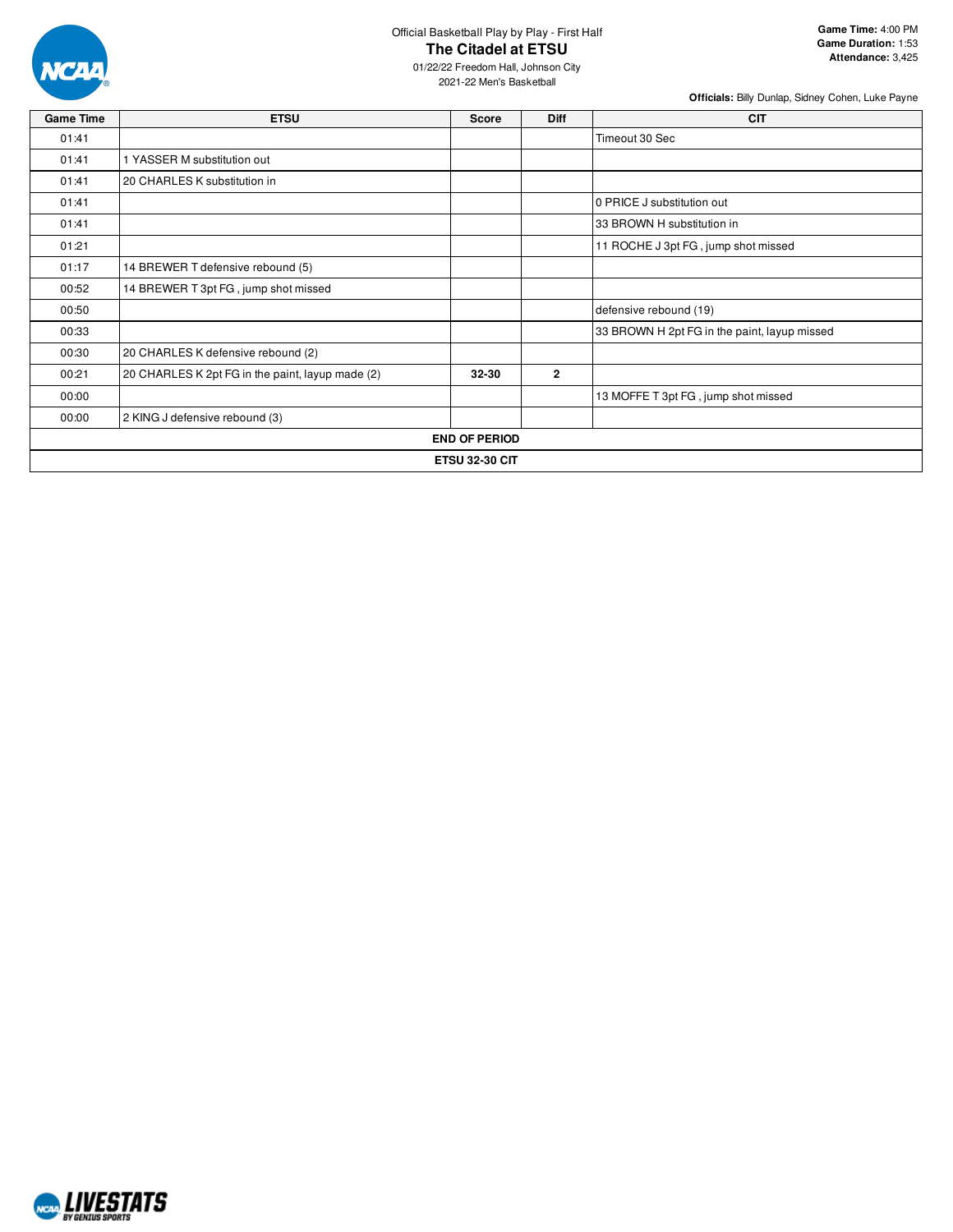

# Official Basketball Box Score - First Half **The Citadel at ETSU**

01/22/22 Freedom Hall, Johnson City 2021-22 Men's Basketball

**Officials:** Billy Dunlap, Sidney Cohen, Luke Payne

# **The Citadel - 30**

|                 |                         |       | FG             | 3P      | FΤ      |          |                | <b>Rebounds</b> |           | <b>Fouls</b>   | <b>TP</b> |   | AS TO ST |              |           | <b>Blocks</b> | $+/-$ |
|-----------------|-------------------------|-------|----------------|---------|---------|----------|----------------|-----------------|-----------|----------------|-----------|---|----------|--------------|-----------|---------------|-------|
|                 | NO. Name                | Min   | M-A            | M-A     | $M-A$   | OR.      | DR.            | <b>TOT</b>      | <b>PF</b> | <b>FD</b>      |           |   |          |              | <b>BS</b> | <b>BA</b>     |       |
|                 | Stephen Clark<br>FI     | 17:06 | $0 - 3$        | $0-0$   | $0-0$   |          | 5              | 6               | $\Omega$  |                |           | 2 | 2        |              |           |               | $-1$  |
| 11              | Jason Roche<br>F.       | 16:26 | 5-8            | $4 - 7$ | $0 - 0$ |          | $\overline{c}$ | 3               |           | $\Omega$       | 14        | 0 | 0        | $\Omega$     | $\Omega$  | $\Omega$      | $-5$  |
| 33              | Hayden Brown<br>FI      | 15:54 | 6-9            | $0 - 1$ | $0 - 0$ | 0        |                |                 | 2         | $\overline{c}$ | 12        | 0 | 0        | 0            |           | 0             | 7     |
| 5               | David Maynard<br>G      | 08:37 | $0 - 2$        | $0 - 2$ | $0 - 0$ |          |                | 2               | $\Omega$  | $\Omega$       |           |   | 0        |              | $\Omega$  | $\Omega$      | 6     |
| 13              | <b>Tyler Moffe</b><br>G | 15:27 | $0 - 2$        | $0 - 2$ | $0 - 0$ | 0        | $\Omega$       | 0               | $\Omega$  | 0              |           | З |          | <sup>0</sup> |           | O             | -9    |
| 0               | Jackson Price           | 07:00 | $0 - 1$        | $0 - 0$ | $0 - 0$ | 0        | $\Omega$       | 0               | $\Omega$  | $\Omega$       | 0         |   |          |              | $\Omega$  | $\Omega$      | $-10$ |
| 3               | Rudy Fitzgibbons III    | 12:43 | $1-5$          | 1-4     | $0 - 0$ | 0        |                |                 | $\Omega$  | 0              | З         |   | 0        |              | $\Omega$  | 0             | $-5$  |
| 12 <sup>2</sup> | <b>Brent Davis</b>      | 06:47 | $0 - 2$        | $0 - 1$ | $1-2$   | $\Omega$ |                |                 | $\Omega$  |                |           |   | 0        | 0            | $\Omega$  | $\Omega$      | 7     |
| Team            |                         |       |                |         |         |          | 4              | 5               |           |                | $\Omega$  |   | 0        |              |           |               |       |
| <b>Totals</b>   |                         |       | $12 - 32$ 5-17 |         | $1-2$   | 4        | 15             | 19              | 3         | 4              | 30        |   | 4        |              | 3         | 0             | $-2$  |

|     |               | <b>Shooting By Period</b> |       |
|-----|---------------|---------------------------|-------|
| 1st | FG%           | 12-32                     | 37.5% |
|     | 3PT%          | $5 - 17$                  | 29.4% |
|     | FT%           | $1-2$                     | 50%   |
|     | <b>GM FG%</b> | 12-32                     | 37.5% |
|     | 3PT%          | $5 - 17$                  | 29.4% |
|     | FT%           | $1-2$                     | 50.0% |

Dead Ball Rebounds: 1, 0

| × |  |
|---|--|

**Technical Fouls:**:NONE

|               |                        |            | FG        | 3Р           | FT      |           |                | <b>Rebounds</b> |                | <b>Fouls</b> | ТP | <b>AS</b> | TO           | <b>IST</b> |           | <b>Blocks</b> |       |
|---------------|------------------------|------------|-----------|--------------|---------|-----------|----------------|-----------------|----------------|--------------|----|-----------|--------------|------------|-----------|---------------|-------|
|               | NO. Name               | <b>Min</b> | M-A       | M-A          | $M-A$   | <b>OR</b> | <b>DR</b>      | <b>TOT</b>      | <b>PF</b>      | <b>FD</b>    |    |           |              |            | <b>BS</b> | <b>BA</b>     | $+/-$ |
| 14            | F<br>Ty Brewer         | 15:27      | $2 - 4$   | $1-3$        | $0 - 0$ |           | 4              | 5               |                | 0            | 5  | 0         | $\Omega$     |            | 0         | 0             | 9     |
| 22            | Jaden Seymour<br>FI    | 09:05      | $0 - 1$   | $0-0$        | $0-0$   |           | $\overline{c}$ | 3               | $\Omega$       | $\Omega$     | 0  | 0         | $\mathbf{0}$ | 0          | 0         | 0             | $-10$ |
| 2             | Jordan King<br>G       | 18:23      | $4 - 11$  | $2 - 5$      | $0-0$   | 0         | 3              | 3               | $\Omega$       | $\mathbf{0}$ | 10 | 2         | 0            | 0          | 0         | 2             | 5     |
| 4             | David Sloan<br>G       | 12:51      | 1-4       | $0 - 2$      | $12-2$  | $\Omega$  | $\Omega$       | $\Omega$        | $\overline{2}$ | 2            | 4  | 3         | $\mathbf 0$  |            | 0         |               | $-12$ |
| 25            | Ledarrius Brewer<br>G  | 17:35      | $5 - 11$  | 1-4          | $0 - 2$ |           | $\Omega$       |                 | 0              |              | 11 |           |              |            | 0         | 0             | 6     |
| 33            | <b>Charlie Weber</b>   | 10:55      | 0-1       | $0 - 0$      | $0-0$   |           | 3              | 4               | $\Omega$       | $\Omega$     | 0  | 0         |              | 0          | 0         | 0             | 12    |
|               | Mohab Yasser           | 09:30      | 0-1       | $0 - 0$      | $0-0$   | 2         |                | 3               |                | 0            | 0  | 0         | 0            | 0          | 0         | 0             | 5     |
| 20            | <b>Kordell Charles</b> | 06:14      | $1-3$     | $0 - 1$      | $ 0-0 $ | 0         | 2              | 2               | $\overline{2}$ | $\Omega$     | 2  | 0         | $\mathbf{0}$ | 0          | 0         | 0             | -5    |
| Team          |                        |            |           |              |         | 3         |                | 4               |                |              | 0  |           |              |            |           |               |       |
| <b>Totals</b> |                        |            | $13 - 36$ | $4-15$   2-4 |         | 9         | 16             | 25              | 4              | 3            | 32 | 6         | 3            | 3          | 0         | 3             | 2     |
|               | <br>-                  |            |           |              |         |           |                |                 |                |              |    |           |              |            |           |               |       |

**Shooting By Period 1 st FG%** 13-36 36.1% **3PT%** 4-15 26.7% **FT%** 2-4 50% **GM FG%** 13-36 36.1% **3PT%** 4-15 26.7% **FT%** 2-4 50.0%

Dead Ball Rebounds: 1, 0

|                                                           | <b>CIT</b>                                            | <b>ETSU</b> |  |  |  |  |
|-----------------------------------------------------------|-------------------------------------------------------|-------------|--|--|--|--|
| <b>Biggest lead</b>                                       | 11 ( $1^{\text{st}}$ 5:53) 3 ( $1^{\text{st}}$ 18:34) |             |  |  |  |  |
| Best Scoring Run $10(1st 15:57)$ 13(1 <sup>st</sup> 0:21) |                                                       |             |  |  |  |  |
| <b>Lead Changes</b>                                       |                                                       |             |  |  |  |  |
| <b>Times Tied</b>                                         | 2                                                     |             |  |  |  |  |
| <b>Time with Lead</b>                                     | 15:56                                                 | 01:43       |  |  |  |  |

| <b>Points from</b>   | <b>CIT</b> | <b>ETSU</b> |   |
|----------------------|------------|-------------|---|
| <b>Turnovers</b>     | O          | 6           |   |
| Paint                | 12         | 16          |   |
| <b>Second Chance</b> | 5          | 4           |   |
| <b>Fast Breaks</b>   | 2          |             | F |
| <b>Bench</b>         |            | 2           |   |

| <b>Technical Fouls::NONE</b> |
|------------------------------|
|                              |

|                           | <b>Period by Period Scoring</b> |    |    |  |  |  |  |  |  |
|---------------------------|---------------------------------|----|----|--|--|--|--|--|--|
| 1st $ $ 2nd<br><b>TOT</b> |                                 |    |    |  |  |  |  |  |  |
| СIТ                       | 30                              | 45 | 75 |  |  |  |  |  |  |
| <b>ETSU</b>               | 32                              | 41 | 73 |  |  |  |  |  |  |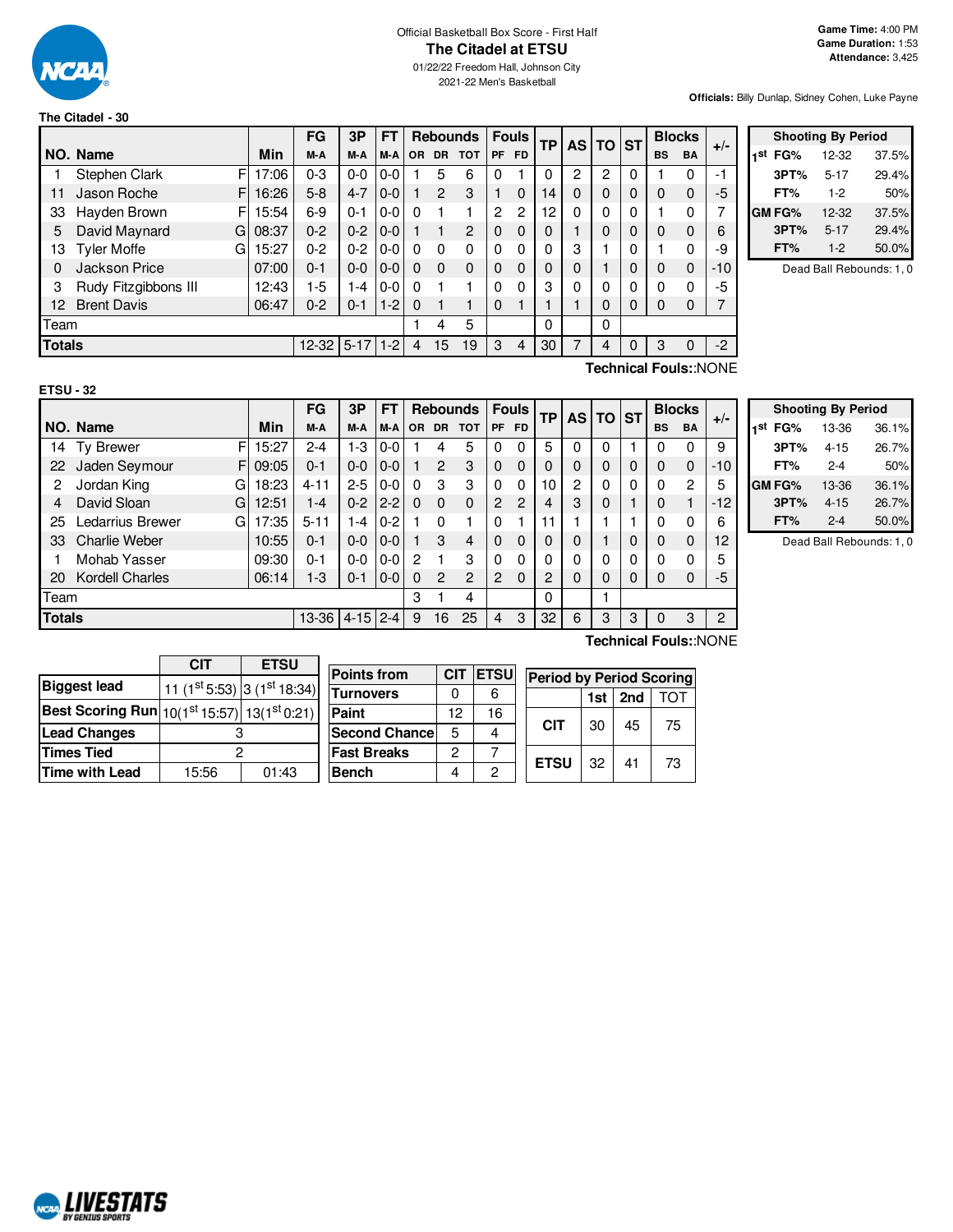

2021-22 Men's Basketball

**Officials:** Billy Dunlap, Sidney Cohen, Luke Payne

#### **Period 2**

| <b>Quarter Starters:</b> |                                                                        |              |              |                                                   |             |
|--------------------------|------------------------------------------------------------------------|--------------|--------------|---------------------------------------------------|-------------|
| <b>ETSU</b>              | 2 King J<br>4 Sloan D                                                  | 14 Brewer T  |              | 22 Seymour J                                      | 25 Brewer L |
| CIT                      | 1 Clark S<br>5 Maynard D                                               | 11 Roche J   |              | 13 Moffe T                                        | 33 Brown H  |
| <b>Game Time</b>         | <b>ETSU</b>                                                            | <b>Score</b> | <b>Diff</b>  |                                                   | <b>CIT</b>  |
| 20:00                    | 20 CHARLES K substitution out                                          |              |              |                                                   |             |
| 20:00                    | 33 WEBER C substitution out                                            |              |              |                                                   |             |
| 20:00                    | 4 SLOAN D substitution in                                              |              |              |                                                   |             |
| 20:00                    | 22 SEYMOUR J substitution in                                           |              |              |                                                   |             |
| 20:00                    |                                                                        |              |              | 3 FITZGIBBONS III R substitution out              |             |
| 20:00                    |                                                                        |              |              | 5 MAYNARD D substitution in                       |             |
| 19:42                    | 14 BREWER T 2pt FG outside the paint, turnaround jump shot<br>made (7) | 34-30        | 4            |                                                   |             |
| 19:27                    | 14 BREWER T steal (2)                                                  |              |              | 13 MOFFE T turnover bad pass (2)                  |             |
| 19:20                    | 2 KING J 2pt FG from turnover outside the paint, jump shot<br>missed   |              |              |                                                   |             |
| 19:18                    |                                                                        |              |              | 11 ROCHE J defensive rebound (4)                  |             |
| 19:11                    |                                                                        |              |              | 33 BROWN H 2pt FG in the paint, layup missed      |             |
| 19:08                    | 25 BREWER L defensive rebound (2)                                      |              |              |                                                   |             |
| 19:01                    | 22 SEYMOUR J 2pt FG in the paint, layup missed                         |              |              |                                                   |             |
| 18:59                    |                                                                        |              |              | 1 CLARK S defensive rebound (7)                   |             |
| 18:50                    |                                                                        | 34-33        | $\mathbf{1}$ | 33 BROWN H 3pt FG, jump shot made (15)            |             |
| 18:50                    |                                                                        |              |              | 11 ROCHE J assist (1)                             |             |
| 18:24                    | 14 BREWER T 2pt FG in the paint, layup missed                          |              |              |                                                   |             |
| 18:18                    | 22 SEYMOUR J offensive rebound (4)                                     |              |              |                                                   |             |
| 18:18                    | 22 SEYMOUR J 2pt FG second chance in the paint, layup<br>missed        |              |              |                                                   |             |
| 18:14                    | 22 SEYMOUR J offensive rebound (5)                                     |              |              |                                                   |             |
| 18:14                    | 22 SEYMOUR J 2pt FG second chance in the paint, dunk, made<br>(2)      | 36-33        | 3            |                                                   |             |
| 18:06                    |                                                                        | 36-35        | $\mathbf{1}$ | 1 CLARK S 2pt FG in the paint, layup made (2)     |             |
| 18:06                    |                                                                        |              |              | 13 MOFFE T assist (4)                             |             |
| 17:39                    | 25 BREWER L 2pt FG in the paint, layup missed                          |              |              |                                                   |             |
| 17:36                    | 25 BREWER L offensive rebound (3)                                      |              |              |                                                   |             |
| 17:35                    | 25 BREWER L 2pt FG second chance in the paint, layup missed            |              |              |                                                   |             |
| 17:32                    |                                                                        |              |              | 11 ROCHE J defensive rebound (5)                  |             |
| 17:26                    |                                                                        |              |              | 13 MOFFE T 2pt FG in the paint, jump shot missed  |             |
| 17:24                    | 14 BREWER T defensive rebound (6)                                      |              |              |                                                   |             |
| 17:20                    | 4 SLOAN D turnover lost ball (1)                                       |              |              | 1 CLARK S steal (1)                               |             |
| 17:12                    |                                                                        |              |              | 33 BROWN H 3pt FG from turnover, jump shot missed |             |
| 17:09                    | 22 SEYMOUR J defensive rebound (6)                                     |              |              |                                                   |             |
| 16:51                    | 14 BREWER T foul drawn (1)                                             |              |              | 1 CLARK S foul shooting (1 - 1)                   |             |
| 16:51                    | 14 BREWER T free throw 1 - 2 made (8)                                  | 37-35        | $\mathbf{2}$ |                                                   |             |
| 16:51                    | 22 SEYMOUR J substitution out                                          |              |              |                                                   |             |
| 16:51                    | 25 BREWER L substitution out                                           |              |              |                                                   |             |
| 16:51                    | 1 YASSER M substitution in                                             |              |              |                                                   |             |
| 16:51                    | 33 WEBER C substitution in                                             |              |              |                                                   |             |
| 16:51                    | 14 BREWER T free throw 2 - 2 made (9)                                  | 38-35        | 3            |                                                   |             |
| 16:37                    |                                                                        |              |              | 33 BROWN H 2pt FG in the paint, layup missed      |             |

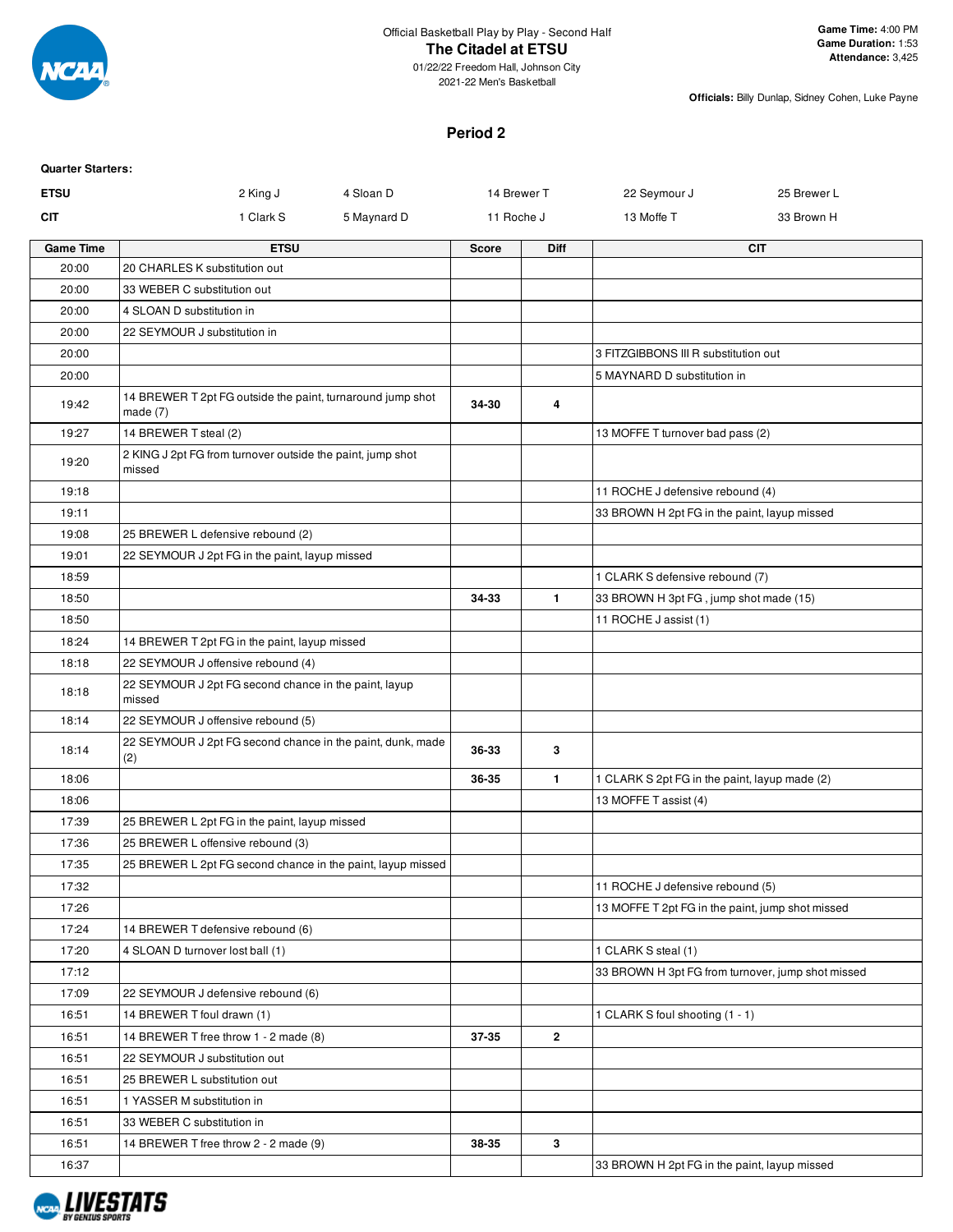

01/22/22 Freedom Hall, Johnson City 2021-22 Men's Basketball

| <b>Game Time</b> | <b>ETSU</b>                                                       | <b>Score</b> | <b>Diff</b>             | <b>CIT</b>                                                     |
|------------------|-------------------------------------------------------------------|--------------|-------------------------|----------------------------------------------------------------|
| 16:34            |                                                                   |              |                         | 33 BROWN H offensive rebound (2)                               |
| 16:33            |                                                                   |              |                         | 33 BROWN H 2pt FG second chance in the paint, layup blocked    |
| 16:33            | 1 YASSER M block (1)                                              |              |                         |                                                                |
| 16:27            |                                                                   |              |                         | 33 BROWN H offensive rebound (3)                               |
| 16:25            |                                                                   | 38-38        | 0                       | 5 MAYNARD D 3pt FG second chance, jump shot made (3)           |
| 16:25            |                                                                   |              |                         | 33 BROWN H assist (1)                                          |
| 16:09            | 2 KING J foul drawn (1)                                           |              |                         | 13 MOFFE T foul personal (1 - 2)                               |
| 16:09            |                                                                   |              |                         | 13 MOFFE T substitution out                                    |
| 16:09            |                                                                   |              |                         | 3 FITZGIBBONS III R substitution in                            |
| 16:00            | 1 YASSER M 2pt FG outside the paint, jump shot missed             |              |                         |                                                                |
| 15:54            | 33 WEBER C offensive rebound (5)                                  |              |                         |                                                                |
|                  | 33 WEBER C 2pt FG second chance in the paint, layup made          |              |                         |                                                                |
| 15:54            | (2)                                                               | 40-38        | $\overline{2}$          |                                                                |
| 15:47            |                                                                   |              |                         | 5 MAYNARD D 2pt FG in the paint, layup missed                  |
| 15:44            | 1 YASSER M defensive rebound (4)                                  |              |                         |                                                                |
| 15:31            | 1 YASSER M 3pt FG, jump shot missed                               |              |                         |                                                                |
| 15:27            |                                                                   |              |                         | 33 BROWN H defensive rebound (4)                               |
| 15:14            |                                                                   | 40-41        | $-1$                    | 3 FITZGIBBONS III R 3pt FG, jump shot made (6)                 |
| 15:14            |                                                                   |              |                         | 1 CLARK S assist (3)                                           |
| 14:45            | 4 SLOAN D 3pt FG, jump shot made (7)                              | 43-41        | $\mathbf{2}$            |                                                                |
| 14:28            |                                                                   |              |                         | 3 FITZGIBBONS III R 2pt FG outside the paint, jump shot missed |
| 14:25            | 1 YASSER M defensive rebound (5)                                  |              |                         |                                                                |
| 14:20            | 14 BREWER T 2pt FG fast break in the paint, layup made (11)       | 45-41        | 4                       |                                                                |
| 14:20            | 2 KING J assist (3)                                               |              |                         |                                                                |
| 14:08            | 4 SLOAN D foul personal (3 - 1)                                   |              |                         | 33 BROWN H foul drawn (3)                                      |
| 14:08            |                                                                   |              | Timeout media           |                                                                |
| 14:08            | 4 SLOAN D substitution out                                        |              |                         |                                                                |
| 14:08            | 25 BREWER L substitution in                                       |              |                         |                                                                |
| 14:02            | 14 BREWER T steal (3)                                             |              |                         | 3 FITZGIBBONS III R turnover bad pass (1)                      |
| 13:58            | 14 BREWER T foul drawn (2)                                        |              |                         | 1 CLARK S foul shooting (2 - 3)                                |
| 13:58            | 14 BREWER T free throw fast break 1 - 2 missed                    |              |                         |                                                                |
| 13:58            | offensive dead ball rebound (2)                                   |              |                         |                                                                |
| 13:58            | 14 BREWER T free throw fast break 2 - 2 made (12)                 | 46-41        | 5                       |                                                                |
| 13:47            |                                                                   | 46-44        | $\overline{\mathbf{2}}$ | 5 MAYNARD D 3pt FG, jump shot made (6)                         |
| 13:47            |                                                                   |              |                         | 33 BROWN H assist (2)                                          |
| 13:26            | 2 KING J foul drawn (2)                                           |              |                         | 11 ROCHE J foul personal (2 - 4)                               |
| 13:18            | 25 BREWER L 2pt FG in the paint, driving layup missed             |              |                         |                                                                |
| 13:13            | 25 BREWER L offensive rebound (4)                                 |              |                         |                                                                |
| 13:11            | 25 BREWER L 2pt FG second chance in the paint, layup made<br>(13) | 48-44        | 4                       |                                                                |
| 12:55            | 14 BREWER T foul shooting (1 - 2)                                 |              |                         | 5 MAYNARD D foul drawn (1)                                     |
| 12:55            |                                                                   | 48-45        | 3                       | 5 MAYNARD D free throw 1 - 2 made (7)                          |
| 12:55            |                                                                   |              |                         | 11 ROCHE J substitution out                                    |
| 12:55            |                                                                   |              |                         | 12 DAVIS B substitution in                                     |
| 12:55            |                                                                   | 48-46        | $\mathbf{2}$            | 5 MAYNARD D free throw 2 - 2 made (8)                          |
| 12:55            | 2 KING J substitution out                                         |              |                         |                                                                |
| 12:55            | 4 SLOAN D substitution in                                         |              |                         |                                                                |
| 12:39            | 14 BREWER T 3pt FG, jump shot made (15)                           | 51-46        | 5                       |                                                                |
| 12:39            | 1 YASSER M assist (1)                                             |              |                         |                                                                |
| 12:25            |                                                                   | 51-48        | 3                       | 33 BROWN H 2pt FG in the paint, dunk, made (17)                |
|                  |                                                                   |              |                         |                                                                |

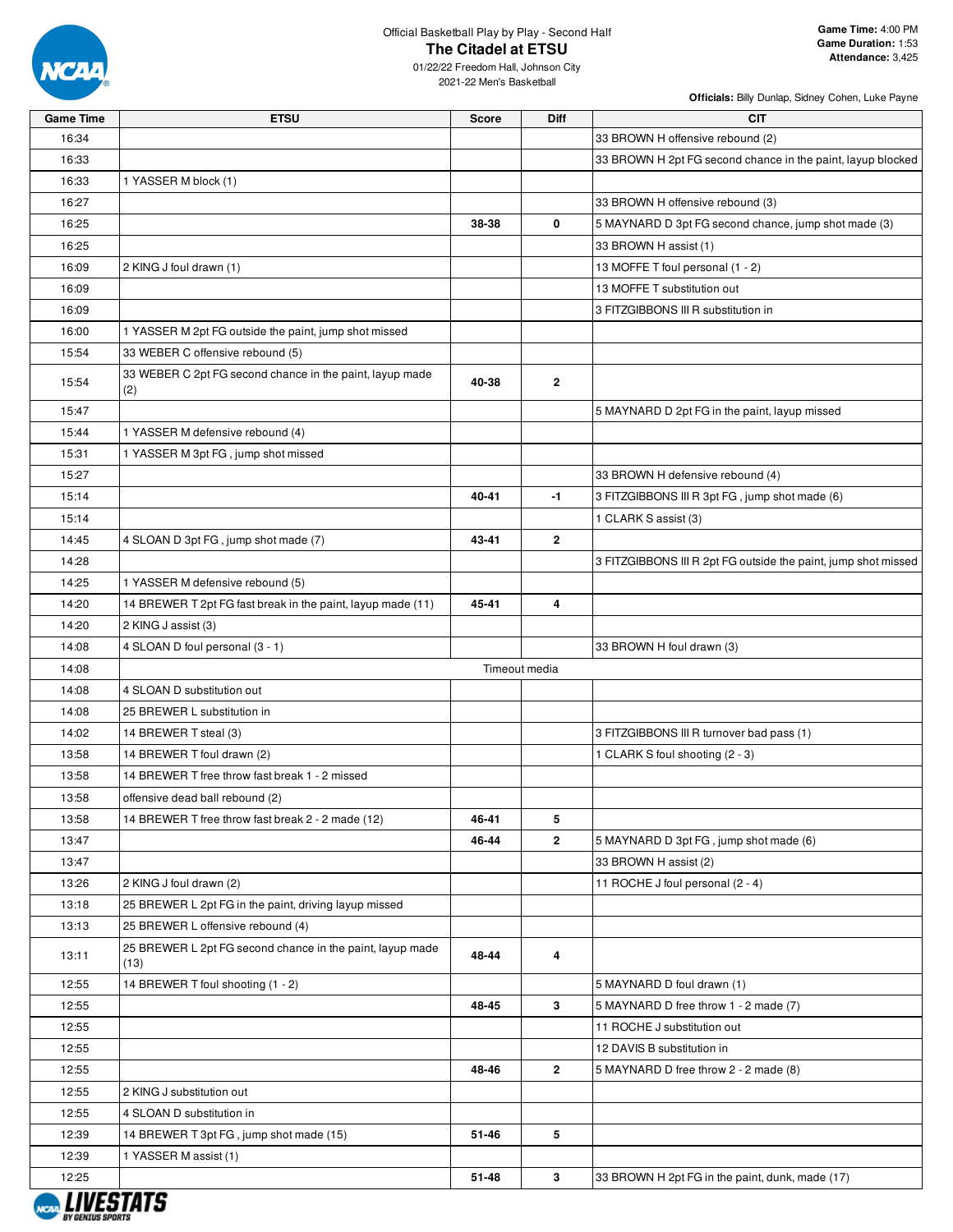

01/22/22 Freedom Hall, Johnson City 2021-22 Men's Basketball

| <b>Game Time</b> | <b>ETSU</b>                                                               | <b>Score</b>  | <b>Diff</b>  | <b>CIT</b>                                                       |
|------------------|---------------------------------------------------------------------------|---------------|--------------|------------------------------------------------------------------|
| 12:25            |                                                                           |               |              | 1 CLARK S assist (4)                                             |
| 12:07            | 4 SLOAN D 2pt FG in the paint, layup missed                               |               |              |                                                                  |
| 12:04            |                                                                           |               |              | 3 FITZGIBBONS III R defensive rebound (2)                        |
| 11:59            |                                                                           |               |              | 3 FITZGIBBONS III R 3pt FG, jump shot missed                     |
| 11:55            | 4 SLOAN D defensive rebound (1)                                           |               |              |                                                                  |
| 11:50            | 14 BREWER T 3pt FG, jump shot made (18)                                   | 54-48         | 6            |                                                                  |
| 11:50            | 25 BREWER L assist (2)                                                    |               |              |                                                                  |
| 11:39            |                                                                           |               |              | 3 FITZGIBBONS III R turnover out of bounds (2)                   |
| 11:39            |                                                                           | Timeout media |              |                                                                  |
| 11:39            | 14 BREWER T substitution out                                              |               |              |                                                                  |
| 11:39            | 20 CHARLES K substitution in                                              |               |              |                                                                  |
| 11:39            |                                                                           |               |              | 5 MAYNARD D substitution out                                     |
| 11:39            |                                                                           |               |              | 11 ROCHE J substitution in                                       |
| 11:18            | 25 BREWER L turnover travel (2)                                           |               |              |                                                                  |
| 11:04            |                                                                           |               |              | 11 ROCHE J 3pt FG from turnover, jump shot missed                |
| 11:00            | 20 CHARLES K defensive rebound (3)                                        |               |              |                                                                  |
| 10:43            | 20 CHARLES K turnover lost ball (1)                                       |               |              | 12 DAVIS B steal (1)                                             |
|                  |                                                                           |               |              | 12 DAVIS B 2pt FG fast break from turnover in the paint, driving |
| 10:37            |                                                                           | 54-50         | 4            | layup made (3)                                                   |
| 10:10            | 25 BREWER L turnover bad pass (3)                                         |               |              | 12 DAVIS B steal (2)                                             |
| 09:52            |                                                                           | 54-52         | $\mathbf{2}$ | 33 BROWN H 2pt FG from turnover in the paint, layup made<br>(19) |
| 09:52            |                                                                           |               |              | 3 FITZGIBBONS III R assist (1)                                   |
| 09:20            | 4 SLOAN D 2pt FG in the paint, pull up jump shot made (9)                 | 56-52         | 4            |                                                                  |
| 09:07            |                                                                           | 56-55         | 1.           | 33 BROWN H 3pt FG, jump shot made (22)                           |
| 09:07            |                                                                           |               |              | 3 FITZGIBBONS III R assist (2)                                   |
| 09:05            |                                                                           |               |              | Timeout 30 Sec                                                   |
| 09:05            |                                                                           | Timeout media |              |                                                                  |
| 09:05            | 20 CHARLES K substitution out                                             |               |              |                                                                  |
| 09:05            | 33 WEBER C substitution out                                               |               |              |                                                                  |
| 09:05            | 14 BREWER T substitution in                                               |               |              |                                                                  |
| 09:05            | 22 SEYMOUR J substitution in                                              |               |              |                                                                  |
| 08:52            | 4 SLOAN D 2pt FG in the paint, layup missed                               |               |              |                                                                  |
| 08:49            |                                                                           |               |              | 1 CLARK S defensive rebound (8)                                  |
| 08:33            |                                                                           | 56-57         | $-1$         | 1 CLARK S 2pt FG in the paint, driving layup made (4)            |
| 08:05            | 25 BREWER L 2pt FG outside the paint, jump shot missed                    |               |              |                                                                  |
| 08:02            |                                                                           |               |              | 3 FITZGIBBONS III R defensive rebound (3)                        |
| 07:48            | 22 SEYMOUR J steal (1)                                                    |               |              | 1 CLARK S turnover bad pass (3)                                  |
| 07:40            | 1 YASSER M 2pt FG fast break from turnover in the paint, layup<br>made(2) | 58-57         | 1            |                                                                  |
| 07:40            | 4 SLOAN D assist (4)                                                      |               |              |                                                                  |
| 07:30            | 14 BREWER T foul shooting (2 - 3)                                         |               |              | 33 BROWN H foul drawn (4)                                        |
| 07:30            |                                                                           | Timeout media |              |                                                                  |
| 07:30            | 1 YASSER M substitution out                                               |               |              |                                                                  |
| 07:30            | 22 SEYMOUR J substitution out                                             |               |              |                                                                  |
| 07:30            | 2 KING J substitution in                                                  |               |              |                                                                  |
| 07:30            | 33 WEBER C substitution in                                                |               |              |                                                                  |
| 07:30            |                                                                           | 58-58         | 0            | 33 BROWN H free throw 1 - 2 made (23)                            |
| 07:30            |                                                                           |               |              | 33 BROWN H free throw 2 - 2 missed                               |
| 07:29            | 33 WEBER C defensive rebound (6)                                          |               |              |                                                                  |
|                  |                                                                           |               |              |                                                                  |

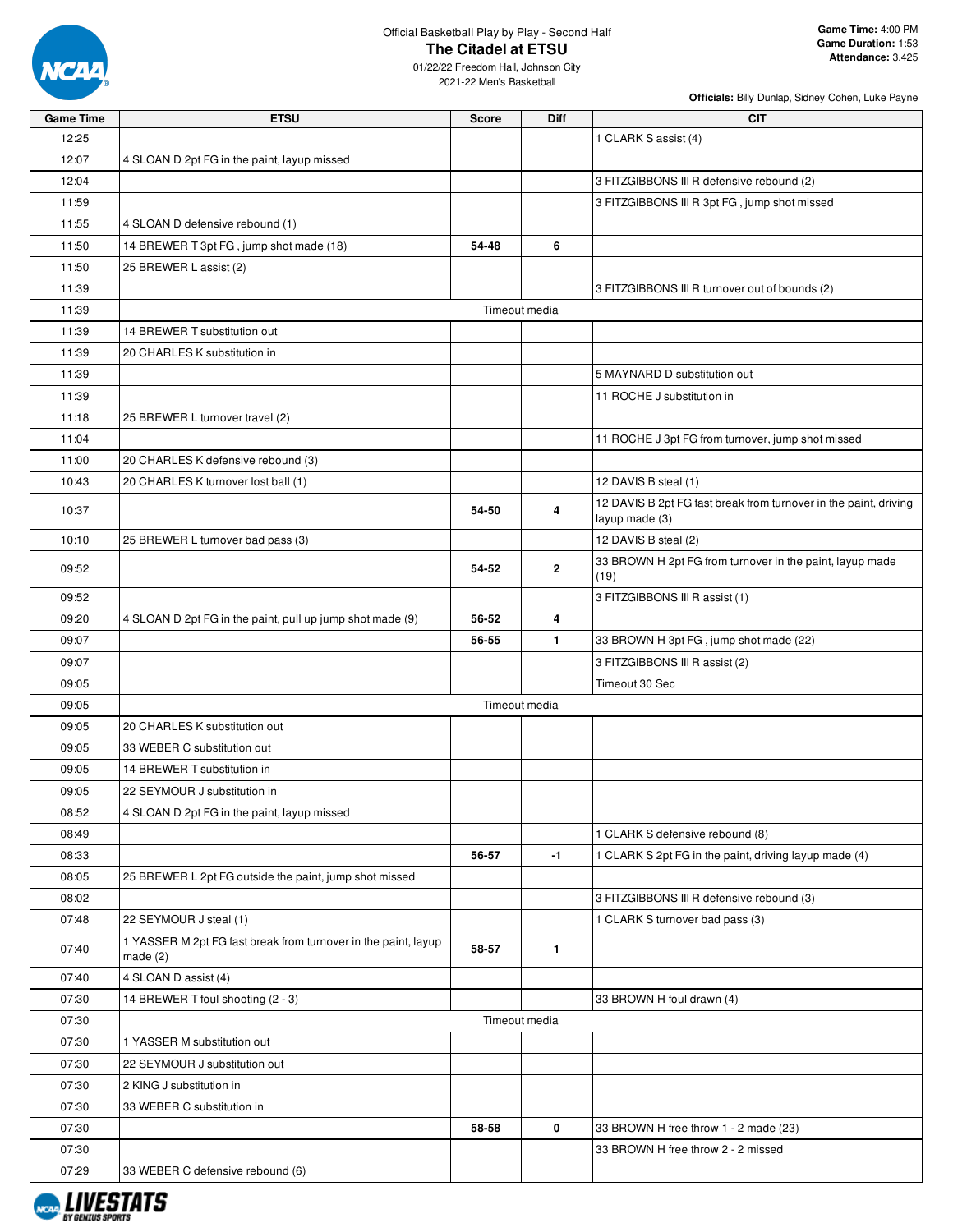

**Officials:** Billy Dunlap, Sidney Cohen, Luke Payne

01/22/22 Freedom Hall, Johnson City 2021-22 Men's Basketball

| <b>Game Time</b> | <b>ETSU</b>                                                                  | <b>Score</b>  | <b>Diff</b>  | <b>CIT</b>                                                       |
|------------------|------------------------------------------------------------------------------|---------------|--------------|------------------------------------------------------------------|
| 07:01            | 2 KING J 2pt FG outside the paint, jump shot made (12)                       | 60-58         | 2            |                                                                  |
| 06:44            | 4 SLOAN D steal (2)                                                          |               |              | 33 BROWN H turnover lost ball (1)                                |
| 06:33            | 2 KING J 3pt FG from turnover, jump shot made (15)                           | 63-58         | 5            |                                                                  |
| 06:33            | 4 SLOAN D assist (5)                                                         |               |              |                                                                  |
| 06:19            |                                                                              | 63-60         | 3            | 12 DAVIS B 2pt FG in the paint, driving layup made (5)           |
| 06:19            |                                                                              |               |              | 3 FITZGIBBONS III R assist (3)                                   |
| 05:55            | 2 KING J 3pt FG, jump shot missed                                            |               |              |                                                                  |
| 05:51            |                                                                              |               |              | 11 ROCHE J defensive rebound (6)                                 |
| 05:37            | 2 KING J steal (1)                                                           |               |              | 33 BROWN H turnover lost ball (2)                                |
| 05:31            | 25 BREWER L 2pt FG fast break from turnover in the paint,<br>dunk, made (15) | 65-60         | 5            |                                                                  |
| 05:31            | 2 KING J assist (4)                                                          |               |              |                                                                  |
| 05:17            | 4 SLOAN D foul shooting (4 - 4)                                              |               |              | 3 FITZGIBBONS III R foul drawn (1)                               |
| 05:17            |                                                                              | 65-61         | 4            | 3 FITZGIBBONS III R free throw 1 - 2 made (7)                    |
| 05:17            | 4 SLOAN D substitution out                                                   |               |              |                                                                  |
| 05:17            | 1 YASSER M substitution in                                                   |               |              |                                                                  |
| 05:17            |                                                                              |               |              | 12 DAVIS B substitution out                                      |
| 05:17            |                                                                              |               |              | 5 MAYNARD D substitution in                                      |
| 05:17            |                                                                              | 65-62         | 3            | 3 FITZGIBBONS III R free throw 2 - 2 made (8)                    |
| 04:58            | jump ball situation                                                          |               |              |                                                                  |
| 04:58            | 2 KING J turnover lost ball (1)                                              |               |              | 3 FITZGIBBONS III R steal (1)                                    |
| 04:46            |                                                                              | 65-64         | $\mathbf{1}$ | 33 BROWN H 2pt FG from turnover in the paint, layup made<br>(25) |
| 04:46            |                                                                              |               |              | 3 FITZGIBBONS III R assist (4)                                   |
| 04:30            | 25 BREWER L 3pt FG, jump shot missed                                         |               |              |                                                                  |
| 04:25            |                                                                              |               |              | 1 CLARK S defensive rebound (9)                                  |
| 04:01            |                                                                              | 65-67         | $-2$         | 33 BROWN H 3pt FG, jump shot made (28)                           |
| 04:01            |                                                                              |               |              | 3 FITZGIBBONS III R assist (5)                                   |
| 03:47            | Timeout 30 Sec                                                               |               |              |                                                                  |
| 03:47            |                                                                              | Timeout media |              |                                                                  |
| 03:47            | 33 WEBER C substitution out                                                  |               |              |                                                                  |
|                  |                                                                              |               |              |                                                                  |
| 03:47            | 4 SLOAN D substitution in                                                    |               |              |                                                                  |
| 03:24            | 25 BREWER L foul drawn (2)                                                   |               |              | 1 CLARK S foul shooting (3 - 5)                                  |
| 03:24            | 25 BREWER L free throw 1 - 2 made (16)                                       | 66-67         | $-1$         |                                                                  |
| 03:24            | 25 BREWER L free throw 2 - 2 made (17)                                       | 67-67         | 0            |                                                                  |
| 03:10            | 25 BREWER L steal (2)                                                        |               |              | 11 ROCHE J turnover bad pass (1)                                 |
| 03:05            | 25 BREWER L 2pt FG from turnover in the paint, dunk, missed                  |               |              |                                                                  |
| 03:04            |                                                                              |               |              | defensive rebound (31)                                           |
| 02:50            |                                                                              | 67-70         | -3           | 3 FITZGIBBONS III R 3pt FG, jump shot made (11)                  |
| 02:50            |                                                                              |               |              | 33 BROWN H assist (3)                                            |
| 02:32            | 4 SLOAN D 3pt FG, jump shot missed                                           |               |              |                                                                  |
| 02:27            |                                                                              |               |              | 1 CLARK S defensive rebound (10)                                 |
| 02:10            |                                                                              |               |              | 3 FITZGIBBONS III R 3pt FG, jump shot missed                     |
| 02:08            | defensive rebound (39)                                                       |               |              |                                                                  |
| 01:51            | 2 KING J 2pt FG outside the paint, floating jump shot missed                 |               |              |                                                                  |
| 01:48            |                                                                              |               |              | 3 FITZGIBBONS III R defensive rebound (4)                        |
| 01:25            |                                                                              |               |              | 3 FITZGIBBONS III R 3pt FG, jump shot missed                     |
| 01:22            | 2 KING J defensive rebound (4)                                               |               |              |                                                                  |
| 01:20            | 2 KING J foul drawn (3)                                                      |               |              | 3 FITZGIBBONS III R foul shooting (1 - 6)                        |
| 01:20            | 2 KING J free throw fast break 1 - 2 made (16)                               | 68-70         | $-2$         |                                                                  |

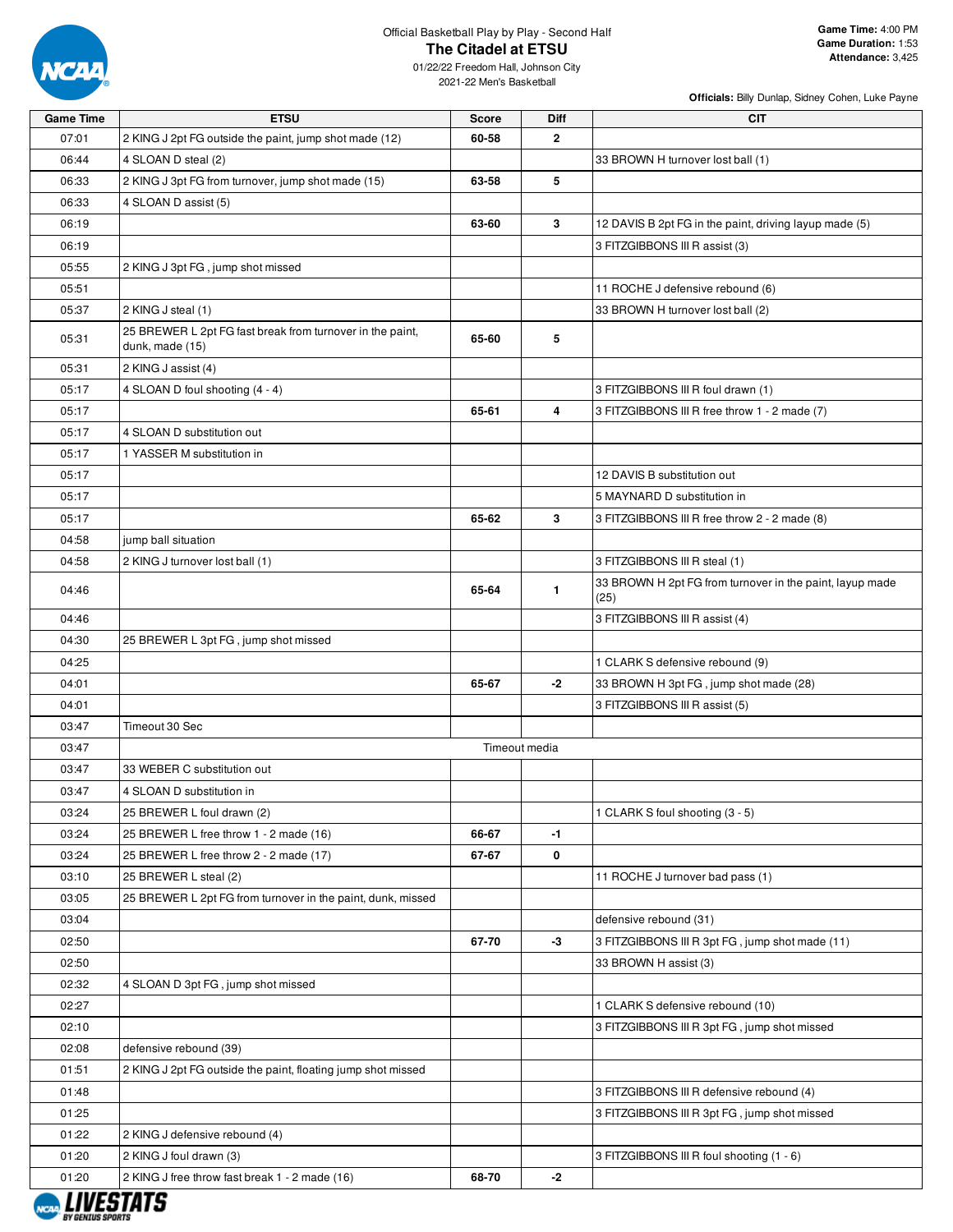

01/22/22 Freedom Hall, Johnson City 2021-22 Men's Basketball

| <b>Game Time</b> | <b>ETSU</b>                                           | <b>Score</b>          | <b>Diff</b> | <b>CIT</b>                                               |
|------------------|-------------------------------------------------------|-----------------------|-------------|----------------------------------------------------------|
| 01:20            | 2 KING J free throw fast break 2 - 2 missed           |                       |             |                                                          |
| 01:18            |                                                       |                       |             | 1 CLARK S defensive rebound (11)                         |
| 00:57            |                                                       | 68-72                 | $-4$        | 3 FITZGIBBONS III R 2pt FG in the paint, layup made (13) |
| 00:52            | Timeout 60 Sec                                        |                       |             |                                                          |
| 00:52            | 1 YASSER M substitution out                           |                       |             |                                                          |
| 00:52            | 33 WEBER C substitution in                            |                       |             |                                                          |
| 00:46            | 4 SLOAN D 2pt FG in the paint, layup made (11)        | 70-72                 | $-2$        |                                                          |
| 00:46            | Timeout 30 Sec                                        |                       |             |                                                          |
| 00:39            | 2 KING J steal (2)                                    |                       |             | 5 MAYNARD D turnover bad pass (1)                        |
| 00:33            | 4 SLOAN D 3pt FG from turnover, jump shot missed      |                       |             |                                                          |
| 00:30            |                                                       |                       |             | 5 MAYNARD D defensive rebound (3)                        |
| 00:28            |                                                       |                       |             | Timeout 30 Sec                                           |
| 00:27            | 33 WEBER C foul personal (1 - 5)                      |                       |             | 5 MAYNARD D foul drawn (2)                               |
| 00:25            | 2 KING J foul personal (1 - 6)                        |                       |             | 33 BROWN H foul drawn (5)                                |
| 00:24            | 2 KING J foul personal (2 - 7)                        |                       |             | 5 MAYNARD D foul drawn (3)                               |
| 00:24            |                                                       | 70-73                 | -3          | 5 MAYNARD D 1&1 free throw 1 made (9)                    |
| 00:24            |                                                       | 70-74                 | $-4$        | 5 MAYNARD D 1&1 free throw 2 made (10)                   |
| 00:12            | 2 KING J 3pt FG, jump shot missed                     |                       |             |                                                          |
| 00:09            | 25 BREWER L offensive rebound (5)                     |                       |             |                                                          |
| 00:09            | 25 BREWER L 3pt FG second chance, jump shot made (20) | 73-74                 | $-1$        |                                                          |
| 00:07            | 25 BREWER L foul personal (1 - 8)                     |                       |             | 3 FITZGIBBONS III R foul drawn (2)                       |
| 00:07            |                                                       | 73-75                 | $-2$        | 3 FITZGIBBONS III R 1&1 free throw 1 made (14)           |
| 00:07            |                                                       |                       |             | 3 FITZGIBBONS III R 1&1 free throw 2 missed              |
| 00:07            | 14 BREWER T defensive rebound (7)                     |                       |             |                                                          |
| 00:00            | 2 KING J 3pt FG, jump shot missed                     |                       |             |                                                          |
| 00:00            |                                                       |                       |             | 11 ROCHE J defensive rebound (7)                         |
|                  |                                                       | <b>END OF GAME</b>    |             |                                                          |
|                  |                                                       | <b>ETSU 73-75 CIT</b> |             |                                                          |

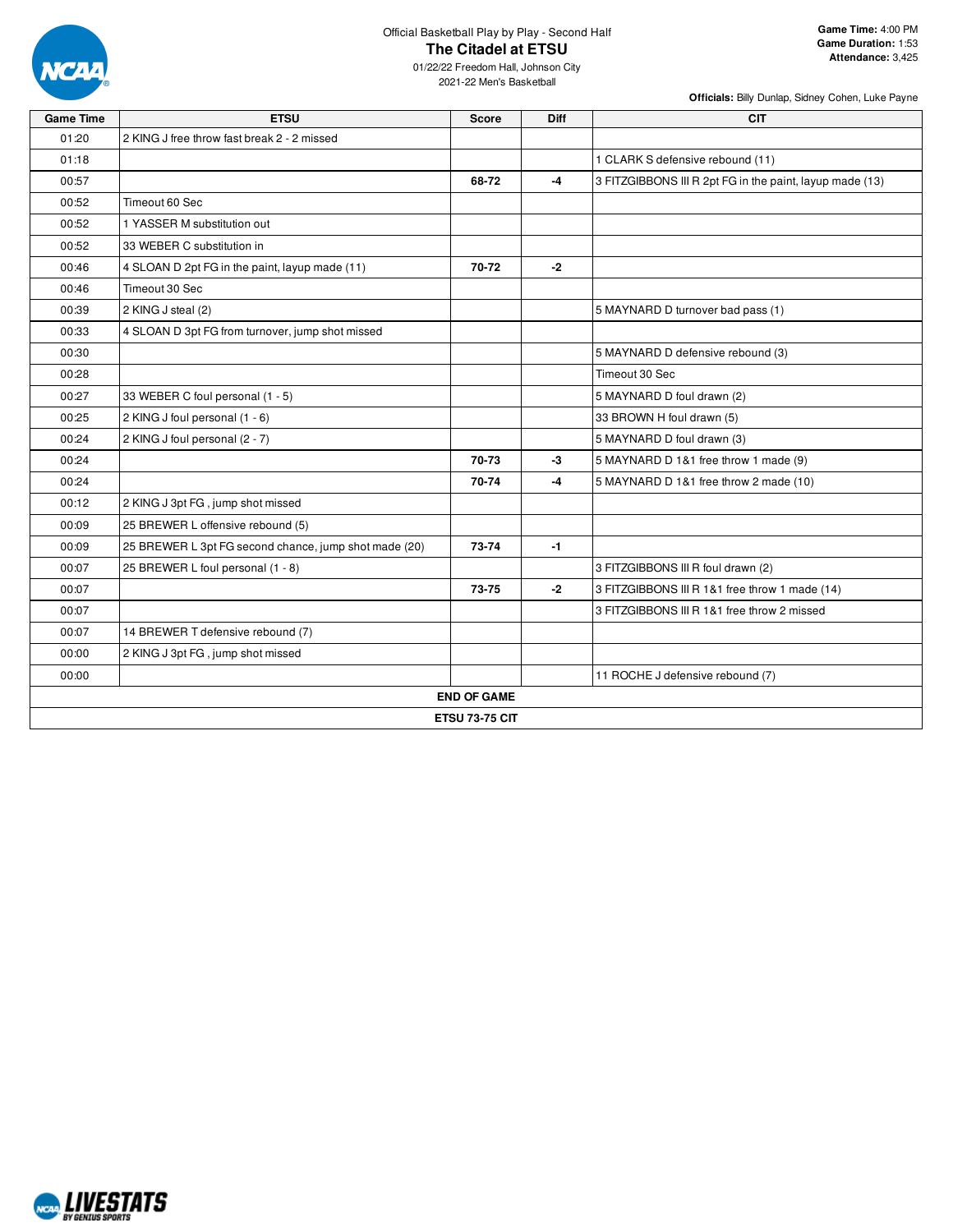

# Official Basketball Box Score - Second Half **The Citadel at ETSU**

01/22/22 Freedom Hall, Johnson City 2021-22 Men's Basketball

**Officials:** Billy Dunlap, Sidney Cohen, Luke Payne

|               |                          |       | FG       | 3P       | <b>FT</b> |     |           | <b>Rebounds</b> |    | <b>Fouls</b> | <b>TP</b> |    | AS TO ST |          |           | <b>Blocks</b> | $+/-$          |
|---------------|--------------------------|-------|----------|----------|-----------|-----|-----------|-----------------|----|--------------|-----------|----|----------|----------|-----------|---------------|----------------|
|               | NO. Name                 | Min   | M-A      | M-A      | M-A       | OR. | <b>DR</b> | <b>TOT</b>      | PF | <b>FD</b>    |           |    |          |          | <b>BS</b> | BA            |                |
|               | Stephen Clark<br>FI      | 20:00 | $2 - 2$  | $0 - 0$  | $0-0$     | 0   | 5         | 5               | 3  | 0            | 4         | 2  |          |          | 0         | 0             | $\overline{4}$ |
| 11            | Jason Roche<br>FI        | 18:44 | $0 - 1$  | $0 - 1$  | $0 - 0$   | 0   | 4         | 4               |    | 0            | 0         |    |          | 0        | 0         | $\Omega$      | 7              |
| 33            | Hayden Brown<br>FI       | 20:00 | $6 - 10$ | $3-4$    | $1-2$     | 2   |           | 3               | 0  | 3            | 16        | 3  | 2        | 0        | 0         |               | 4              |
| 5             | David Maynard<br>G       | 13:38 | $2 - 3$  | $2 - 2$  | $4 - 4$   | 0   |           |                 | 0  | 3            | 10        | 0  |          | $\Omega$ | 0         | $\Omega$      | 2              |
| 13            | <b>Tyler Moffe</b><br>GI | 03:51 | $0 - 1$  | $0 - 0$  | $0-0$     | 0   | 0         | 0               |    | 0            | $\Omega$  |    |          | 0        | 0         | 0             | $\overline{c}$ |
| 3             | Rudy Fitzgibbons III     | 16:09 | $3 - 7$  | $2 - 5$  | $3 - 4$   | 0   | 3         | 3               |    | 2            | 11        | 5  | 2        |          | 0         | $\Omega$      | $\overline{2}$ |
| 12            | <b>Brent Davis</b>       | 07:38 | $2 - 2$  | $0-0$    | $0 - 0$   | 0   | 0         | 0               | 0  | 0            |           | 0  | 0        | 2        | 0         | 0             | -1             |
| Team          |                          |       |          |          |           | 0   |           |                 |    |              | $\Omega$  |    | $\Omega$ |          |           |               |                |
| <b>Totals</b> |                          |       | 15-26    | $7 - 12$ | $8 - 10$  | 2   | 15        |                 | 6  | 8            | 45        | 12 | 8        | 4        | 0         |               | $\overline{4}$ |

|         | <b>Shooting By Period</b> |       |  |  |  |  |  |  |  |  |  |  |  |
|---------|---------------------------|-------|--|--|--|--|--|--|--|--|--|--|--|
| ond FG% | 15-26                     | 57.7% |  |  |  |  |  |  |  |  |  |  |  |
| 3PT%    | $7 - 12$                  | 58.3% |  |  |  |  |  |  |  |  |  |  |  |
| FT%     | $8 - 10$                  | 80%   |  |  |  |  |  |  |  |  |  |  |  |
| GM FG%  | 15-26                     | 57.7% |  |  |  |  |  |  |  |  |  |  |  |
| 3PT%    | $7 - 12$                  | 58.3% |  |  |  |  |  |  |  |  |  |  |  |
| FT%     | $8 - 10$                  | 80.0% |  |  |  |  |  |  |  |  |  |  |  |

Dead Ball Rebounds: 0, 0

| ×<br>۰, |  |  |
|---------|--|--|

**Technical Fouls:**:NONE

|               |                        |       | FG      | 3P         | <b>FT</b> |           |                | <b>Rebounds</b> |          | <b>Fouls</b> | ТP<br>AS I | <b>TO ST</b> |          | <b>Blocks</b> |           |             |       |
|---------------|------------------------|-------|---------|------------|-----------|-----------|----------------|-----------------|----------|--------------|------------|--------------|----------|---------------|-----------|-------------|-------|
|               | NO. Name               | Min   | M-A     | M-A        | M-A       | <b>OR</b> | <b>DR</b>      | <b>TOT</b>      | PF.      | <b>FD</b>    |            |              |          |               | <b>BS</b> | <b>BA</b>   | $+/-$ |
| 14            | F<br><b>Ty Brewer</b>  | 17:26 | $4 - 5$ | $2-2$      | $3 - 4$   | 0         | 2              | 2               | 2        | 2            | 13         | 0            | 0        | 2             | 0         | 0           |       |
| 22            | Jaden Seymour<br>F     | 04:44 | $1 - 3$ | $0 - 0$    | $0-0$     | 2         |                | 3               | $\Omega$ | $\Omega$     | 2          | 0            | 0        |               | 0         | 0           | 0     |
| 2             | Jordan King<br>G       | 14:35 | $2 - 7$ | 1-4        | $1-2$     | $\Omega$  |                |                 | 2        | 3            | 6          | 2            |          | 2             | 0         | 0           | -3    |
| 4             | David Sloan<br>G       | 17:17 | $3 - 7$ | $1-3$      | $0-0$     | $\Omega$  |                |                 | 2        | $\Omega$     | 7          | 2            |          |               | 0         | $\mathbf 0$ | 4     |
| 25            | Ledarrius Brewer<br>G  | 17:17 | $3-9$   | 1-2        | $2 - 2$   | 3         |                | 4               |          |              | 9          |              | 2        |               | 0         | $\Omega$    | -6    |
|               | <b>Mohab Yasser</b>    | 13:46 | $1 - 3$ | $0 - 1$    | $0-0$     | $\Omega$  | $\overline{2}$ | 2               | $\Omega$ | $\Omega$     | 2          |              | $\Omega$ | $\Omega$      |           | 0           | -9    |
| 33            | <b>Charlie Weber</b>   | 12:21 | $1 - 1$ | $0 - 0$    | $0-0$     |           |                | 2               |          | 0            | 2          | 0            | 0        | $\mathbf{0}$  | 0         | 0           | -2    |
| 20            | <b>Kordell Charles</b> | 02:34 | $0 - 0$ | $0 - 0$    | $0-0$     | $\Omega$  |                |                 | $\Omega$ | $\Omega$     | 0          | 0            |          | 0             | 0         | $\Omega$    | -5    |
| Team          |                        |       |         |            |           | $\Omega$  |                |                 |          |              | 0          |              | 0        |               |           |             |       |
| <b>Totals</b> |                        |       | 15-35   | $5-12$ 6-8 |           | 6         | 11             |                 | 8        | 6            | 41         | 6            | 5        |               |           | 0           | -4    |

| <b>Shooting By Period</b> |          |       |  |  |  |  |  |  |  |  |  |  |
|---------------------------|----------|-------|--|--|--|--|--|--|--|--|--|--|
| 2 <sup>nd</sup> FG%       | 15-35    | 42.9% |  |  |  |  |  |  |  |  |  |  |
| 3PT%                      | $5 - 12$ | 41.7% |  |  |  |  |  |  |  |  |  |  |
| FT%                       | 6-8      | 75%   |  |  |  |  |  |  |  |  |  |  |
| GM FG%                    | 15-35    | 42.9% |  |  |  |  |  |  |  |  |  |  |
| 3PT%                      | $5 - 12$ | 41.7% |  |  |  |  |  |  |  |  |  |  |
| FT%                       | $6 - 8$  | 75.0% |  |  |  |  |  |  |  |  |  |  |

Dead Ball Rebounds: 1, 0

| CIT   | <b>ETSU</b>                                                      |
|-------|------------------------------------------------------------------|
|       | 4 ( $2^{nd}$ 0:57) 6 ( $2^{nd}$ 11:50)                           |
|       | <b>Best Scoring Run</b> $7(2^{nd}4:01)$ 6(2 <sup>nd</sup> 13:58) |
|       |                                                                  |
|       | З                                                                |
| 04:49 | 13:19                                                            |
|       |                                                                  |

| <b>CIT</b> |    | <b>Period by Period Scoring</b> |              |                           |          |          |  |  |
|------------|----|---------------------------------|--------------|---------------------------|----------|----------|--|--|
|            |    | 2nd<br>ΓΩΤ<br>1st               |              |                           |          |          |  |  |
| 16         | 16 |                                 |              |                           |          |          |  |  |
| 3          | 9  |                                 |              |                           |          | 75       |  |  |
| 2          | 8  |                                 |              |                           |          |          |  |  |
| 15         |    |                                 |              |                           |          | 73       |  |  |
|            |    |                                 | <b>IETSU</b> | <b>CIT</b><br><b>ETSU</b> | 30<br>32 | 45<br>41 |  |  |

**Technical Fouls:**:NONE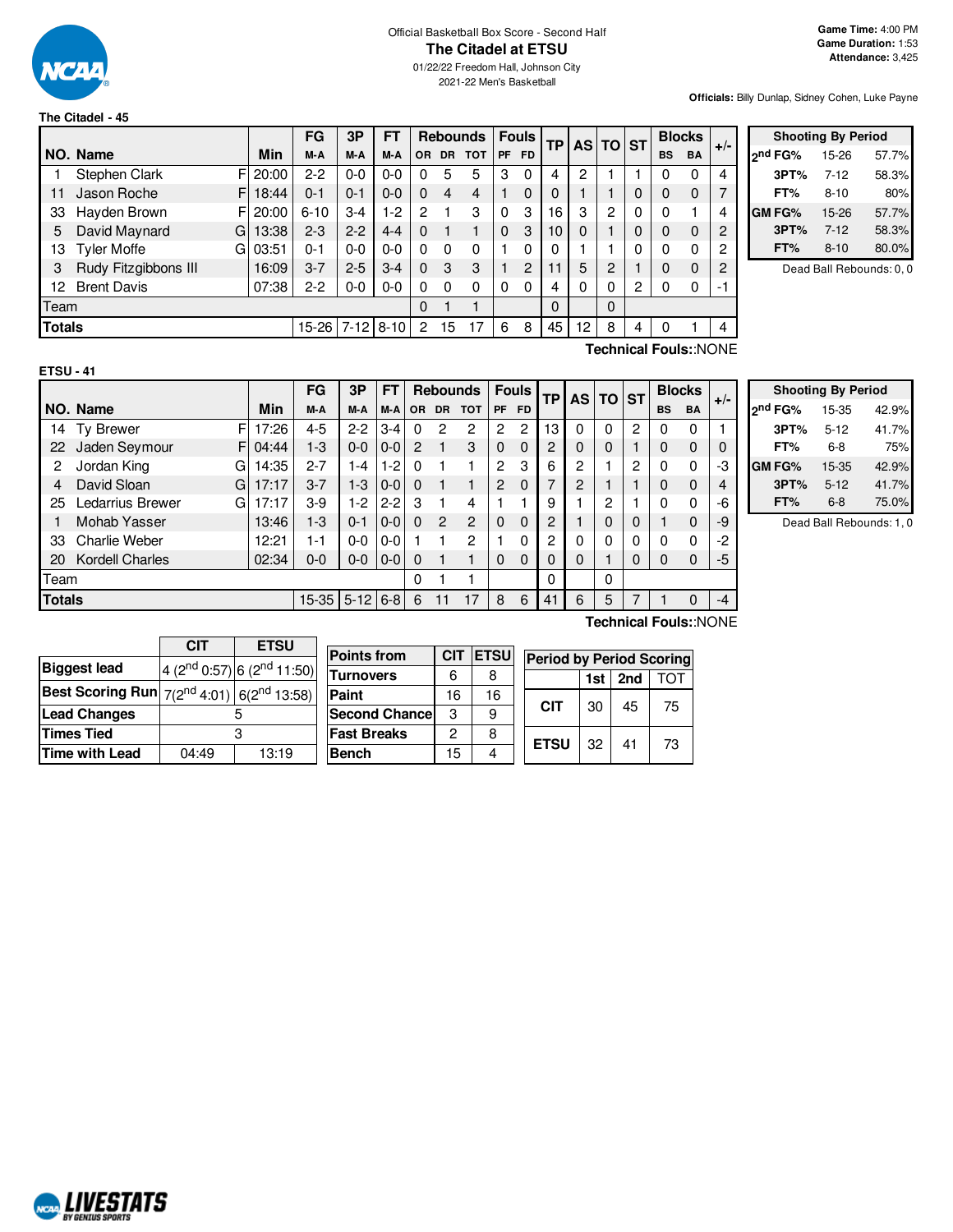

**Officials:** Billy Dunlap, Sidney Cohen, Luke Payne

{ Players => 0, 1, 2, 4, 5, 11, 14, 15, 20, 21, 22, 23, 24, 25, 33; } FG Types => All; Results => All;

{ Players => All; } FG Types => All; Results => All;



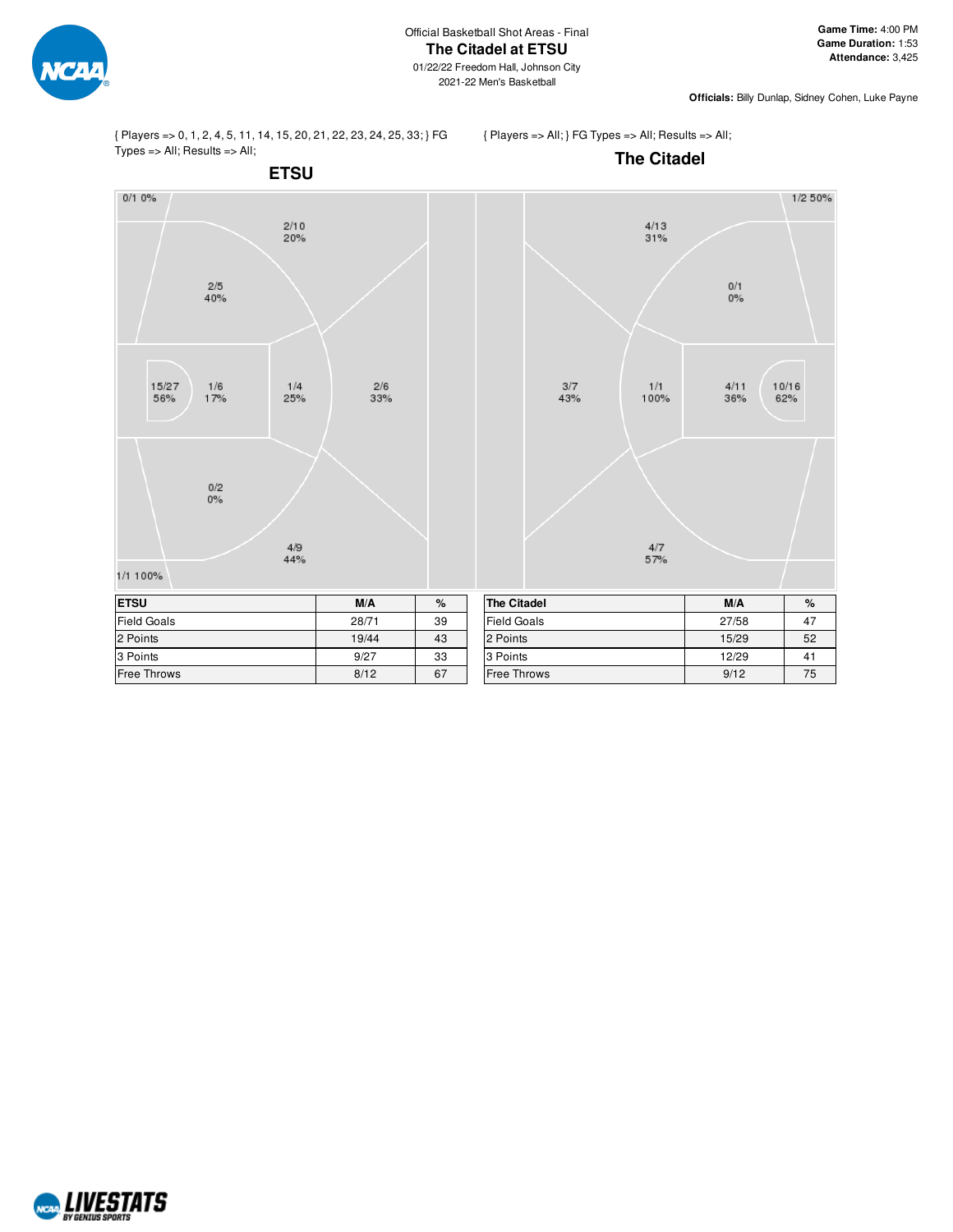

01/22/22 Freedom Hall, Johnson City 2021-22 Men's Basketball

**Officials:** Billy Dunlap, Sidney Cohen, Luke Payne

# **The Citadel**

| <b>No</b> | <b>Name</b>          | <b>Mins</b> |       |           | <b>Score</b>   |                | <b>Points Diff</b> |       | Points per Min |    | <b>Assists</b> |    | <b>Rebounds</b> |                | <b>Steals</b>  |    | <b>Turnovers</b> |
|-----------|----------------------|-------------|-------|-----------|----------------|----------------|--------------------|-------|----------------|----|----------------|----|-----------------|----------------|----------------|----|------------------|
|           |                      | On          | Off   | On        | Off            | On             | Off                | On    | Off            | On | Off            | On | Off             | On             | Off            | On | Off              |
|           | Jackson Price        | 07:00       | 33:00 | $4 - 14$  | . 59<br>$71 -$ | $-10$          | 12                 | 0.57  | 2.15           |    | 18             |    | 31              | υ              |                |    |                  |
|           | Stephen Clark        | 37:06       | 02:54 | $71 - 68$ | $4 - 5$        | 3              | -1                 | i .91 | .38            | 18 |                | 33 | 3               | 4              | 0              | 12 |                  |
| 3         | Rudy Fitzgibbons III | 28:52       | 11:08 | $50 - 53$ | $25 - 20$      | $-3$           |                    | .73   | 2.25           | 12 |                | 23 | 13              | 3              |                | 10 | <sup>o</sup>     |
| 5         | David Maynard        | 22:15       | 17:45 | $52 - 44$ | $23 - 29$      | 8              | -6                 | 2.34  | .30            | 14 |                | 23 | 13              | $\overline{2}$ | $\overline{2}$ | ь  | 6                |
|           | Jason Roche          | 35:10       | 04:50 | $65 - 63$ | $10 - 10$      | $\overline{2}$ |                    | .85   | 2.07           | 16 |                | 33 | 3               |                |                |    |                  |
| 12        | <b>Brent Davis</b>   | 14:25       | 25:35 | $29 - 23$ | $46 - 50$      | 6              | -4                 | 2.01  | .80            |    | 12             |    | 25              | $\overline{2}$ | C              |    |                  |
| 13        | Tvler Moffe          | 19:18       | 20:42 | $29 - 36$ | $46 - 37$      | $-7$           | 9                  | 1.50  | 2.22           | 8  |                | 18 | 18              |                | 3              |    | 8                |
| 33        | Hayden Brown         | 35:54       | 04:06 | $75 - 64$ | $0 - 9$        | 11             | -9                 | 2.09  | 0.00           | 19 |                | 34 | $\overline{2}$  |                | $\Omega$       |    | $\Omega$         |

### **ETSU**

| <b>No</b> | <b>Name</b>          | <b>Mins</b> |       | <b>Score</b> |             | <b>Points Diff</b> |       | Points per Min |      | <b>Assists</b> |     | <b>Rebounds</b> |     | <b>Steals</b> |     | <b>Turnovers</b> |     |
|-----------|----------------------|-------------|-------|--------------|-------------|--------------------|-------|----------------|------|----------------|-----|-----------------|-----|---------------|-----|------------------|-----|
|           |                      | On          | Off   | On           | Off         | On                 | Off   | On             | Off  | On             | Off | On              | Off | On            | Off | On               | Off |
|           | Mohab Yasser         | 23:16       | 16:44 | $38 - 42$    | $35 - 33$   | -4                 | 2     | .63            | 2.09 |                | 5   | 26              | 16  | 5             |     | 6                |     |
| 2         | Jordan King          | 32:58       | 07:02 | $63 - 61$    | $10 - 14$   | $\overline{2}$     | -4    | 1.91           | 1.42 | 9              |     | 37              | 5   | 9             |     |                  | 3   |
|           | David Sloan          | 30:08       | 09:52 | $56 - 64$    | $17 - 11$   | -8                 | 6     | 86.1           | 1.72 | 9              |     | 25              | 17  |               |     |                  | 3   |
| 14        | <b>Tv Brewer</b>     | 32:53       | 07:07 | $69 - 59$    | $4 - 16$    | 10                 | $-12$ | 2.10           | 0.56 | 12             |     | 36              | 6   | 9             |     |                  |     |
| 20        | Kordell Charles      | 08:48       | 31:12 | $6 - 16$     | $-59$<br>67 | $-10$              | 8     | 0.68           | 2.15 |                | 12  | 9               | 33  |               | 9   |                  |     |
| 22        | Jaden Seymour        | 13:49       | 26:11 | $19 - 29$    | $54 - 46$   | $-10$              | 8     | 1.38           | 2.06 | $\sim$<br>з    | 9   | 13              | 29  | 3             |     |                  |     |
| 25        | Ledarrius Brewer     | 34:52       | 05:08 | $63 - 63$    | $10 - 12$   |                    | $-2$  | i 81           | .95  |                |     | 37              | 5   | 10            |     |                  |     |
| 33        | <b>Charlie Weber</b> | 23:16       | 16:44 | $51 - 41$    | $22 - 34$   | 10                 | $-12$ | 2.19           | 1.31 | 9              | 3   | 27              | 15  | 6             |     |                  |     |

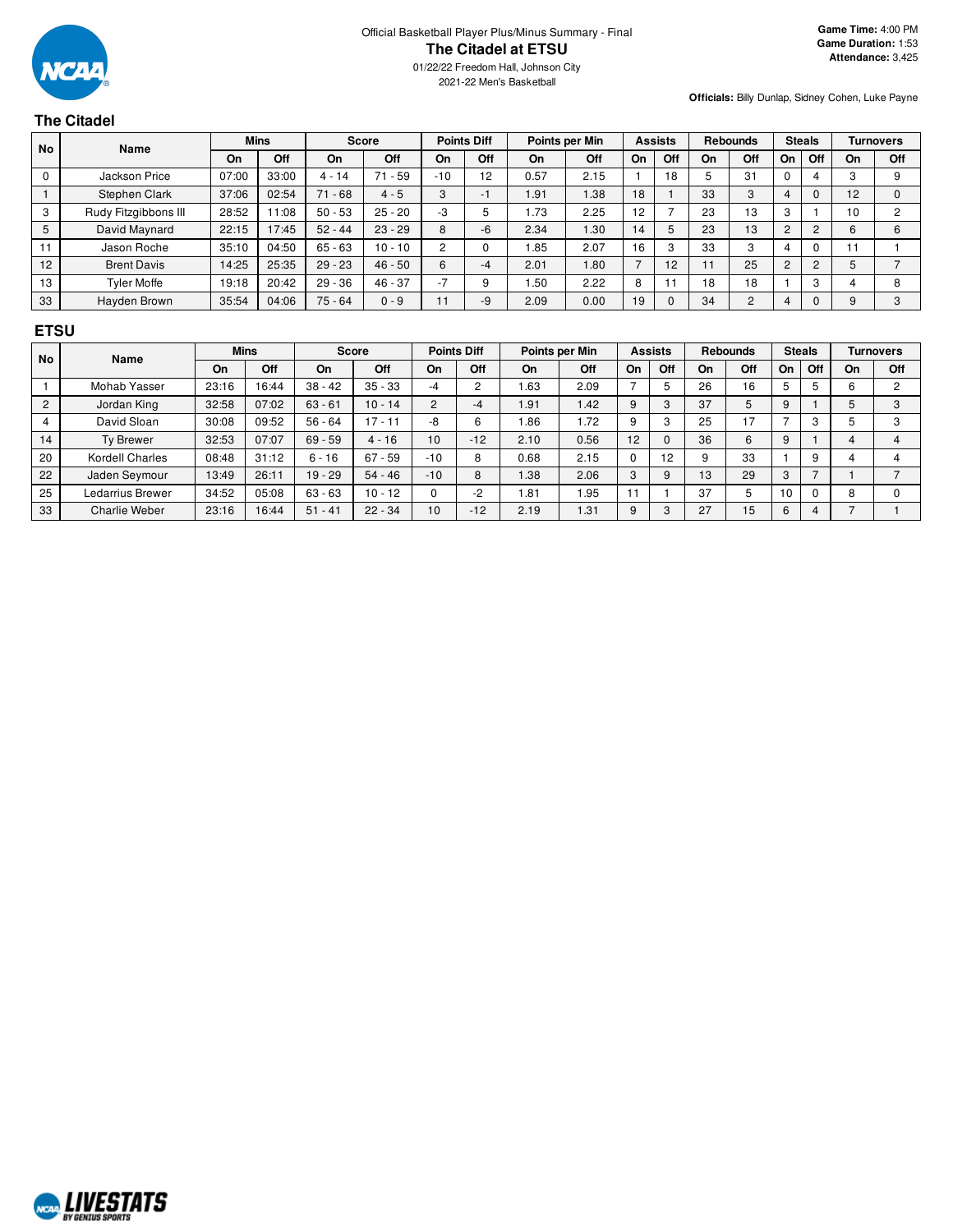

**Officials:** Billy Dunlap, Sidney Cohen, Luke Payne

# Players => AllFG Types=>AllResults=>All **The Citadel**









| <b>The Citadel</b> | M/A   | $\%$ | <b>The Citadel</b>       | M/A       | $\%$ |
|--------------------|-------|------|--------------------------|-----------|------|
| <b>Field Goals</b> | 27/58 | 47   | Points in the Paint      | 28(14/27) | 52   |
| 2 Points           | 15/29 | 52   | <b>Fast Break Points</b> | 4(2/2)    | 100  |
| 3 Points           | 12/29 | 41   | Second Chance Points     | 8(3/6)    | 50   |
| <b>Free Throws</b> | 9/12  | 75   | Effective FG%            | 57        |      |

(N) Missed

N - Player Number

**O** Made

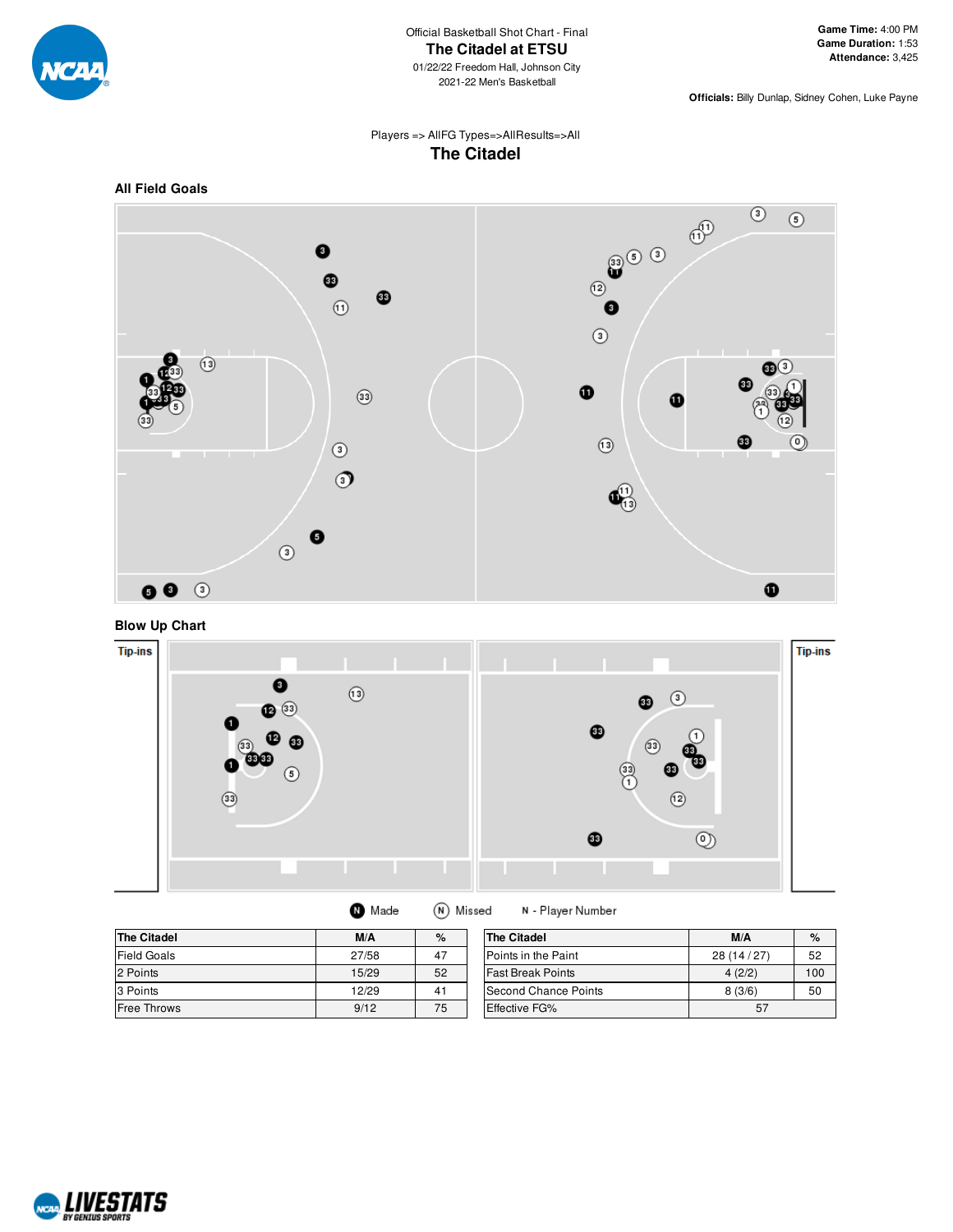

**Officials:** Billy Dunlap, Sidney Cohen, Luke Payne

#### Players => 0, 1, 2, 4, 5, 11, 14, 15, 20, 21, 22, 23, 24, 25, 33FG Types=>AllResults=>All

**ETSU**





# **Blow Up Chart**



| Made | (N) Misse |  |
|------|-----------|--|
|      |           |  |

d N - Player Number

| <b>ETSU</b>        | M/A   | %  | <b>ETSU</b>              | M/A       | $\%$ |
|--------------------|-------|----|--------------------------|-----------|------|
| <b>Field Goals</b> | 28/71 | 39 | Points in the Paint      | 32(16/33) | 48   |
| 2 Points           | 19/44 | 43 | <b>Fast Break Points</b> | 15(8/10)  | 80   |
| 3 Points           | 9/27  | 33 | Second Chance Points     | 13(7/15)  | 47   |
| <b>Free Throws</b> | 8/12  | 67 | <b>Effective FG%</b>     | 46        |      |

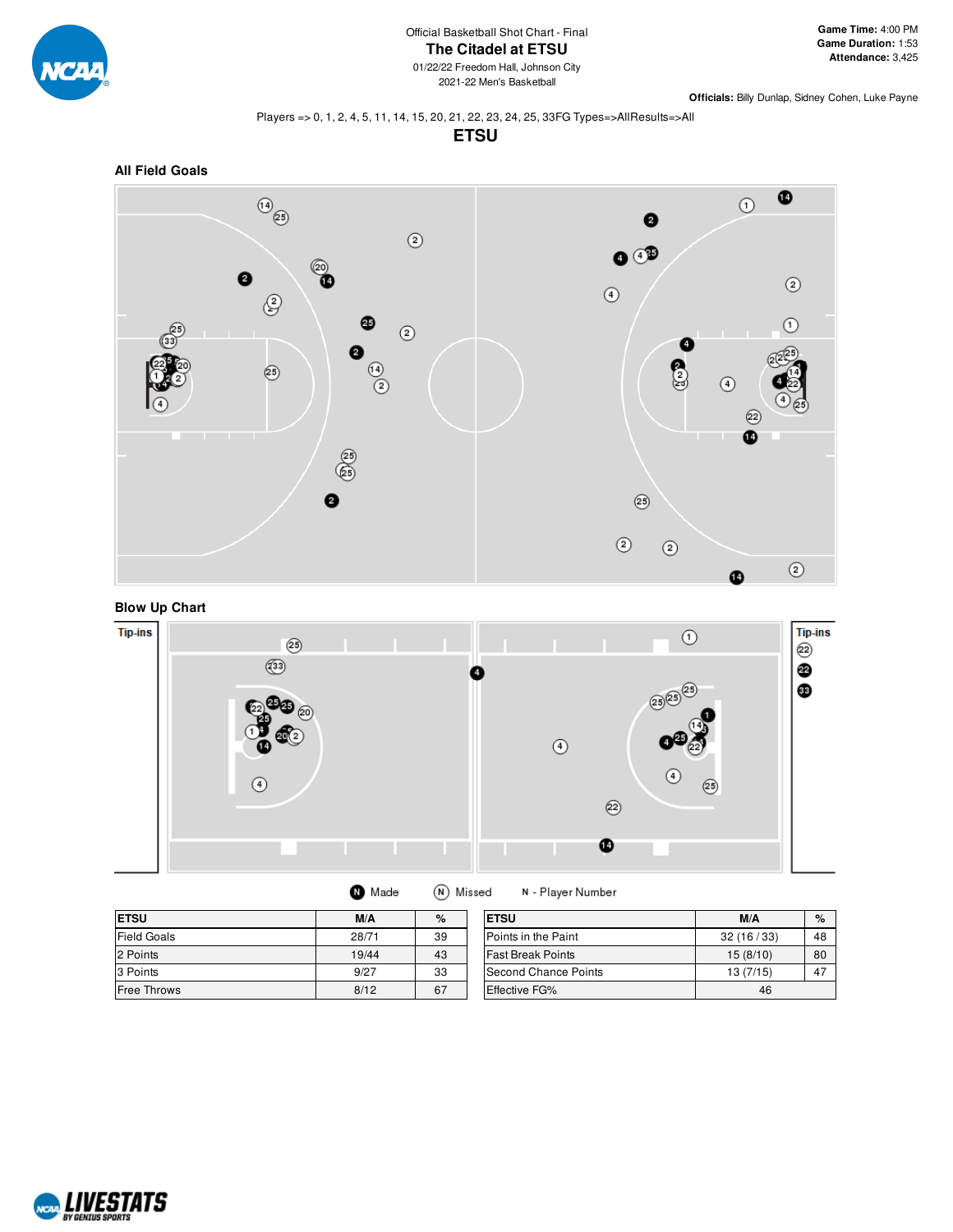

01/22/22 Freedom Hall, Johnson City 2021-22 Men's Basketball

**Officials:** Billy Dunlap, Sidney Cohen, Luke Payne

# **The Citadel**

| Lineup                                                                   | Quarter<br><b>On</b> | <b>Time</b><br><b>On</b> | Quarter<br>Off | Time<br><b>Off</b> | Time on<br>Court | Score     | <b>Score</b><br><b>Diff</b> |                |                |          | <b>Reb Stil Tov Ass</b> | <b>PPP</b> |
|--------------------------------------------------------------------------|----------------------|--------------------------|----------------|--------------------|------------------|-----------|-----------------------------|----------------|----------------|----------|-------------------------|------------|
| 1- Clark S/5- Maynard D/11- Roche J/13- Moffe T/33- Brown H/             |                      | 20:00                    |                | 14:57              | 05:03            | $13 - 10$ | 3                           | $\overline{7}$ | $\Omega$       |          | 3                       | 1.8571     |
| 0- Price J/3- Fitzgibbons III R/11- Roche J/13- Moffe T/33- Brown H/     |                      | 14:57                    |                | 12:03              | 02:54            | $4 - 5$   | -1                          | 3              | $\mathbf 0$    |          |                         | 0.6667     |
| 0- Price J/ 1- Clark S/ 3- Fitzgibbons III R/ 11- Roche J/ 12- Davis B/  |                      | 12:03                    |                | 11:32              | 00:31            | $0-0$     | $\Omega$                    |                | 0              |          | $\Omega$                | 0.0000     |
| 1- Clark S/3- Fitzgibbons III R/11- Roche J/12- Davis B/33- Brown H/     |                      | 11:32                    |                | 08:50              | 02:42            | $6 - 2$   | 4                           | $\overline{4}$ | 0              | 0        |                         | 5464       |
| 1- Clark S/3- Fitzgibbons III R/5- Maynard D/12- Davis B/33- Brown<br>H/ |                      | 08:50                    |                | 07:30              | 01:20            | $3-0$     | 3                           |                | $\mathbf 0$    | $\Omega$ |                         | .5000      |
| 1- Clark S/5- Maynard D/12- Davis B/13- Moffe T/33- Brown H/             |                      | 07:30                    |                | 05:16              | 02:14            | $4 - 4$   | $\Omega$                    |                | $\mathbf{0}$   | $\Omega$ |                         | 0000.1     |
| 0- Price J/ 1- Clark S/ 3- Fitzgibbons III R/ 11- Roche J/ 13- Moffe T/  |                      | 05:16                    |                | 01:41              | 03:35            | $0 - 9$   | -9                          |                | 0              | 2        | 0                       | 0.0000     |
| 1- Clark S/3- Fitzgibbons III R/11- Roche J/13- Moffe T/33- Brown H/     |                      | 01:41                    | $\overline{c}$ | 20:00              | 01:41            | $0 - 2$   | $-2$                        |                | $\mathbf 0$    | 0        | 0                       | 0.0000     |
| 1- Clark S/5- Maynard D/11- Roche J/13- Moffe T/33- Brown H/             | $\overline{2}$       | 20:00                    | $\overline{2}$ | 16:09              | 03:51            | $8 - 6$   | $\mathbf{2}^{\circ}$        | 5              |                |          | 3                       | 1.1429     |
| 1- Clark S/3- Fitzgibbons III R/5- Maynard D/11- Roche J/33- Brown<br>H/ | $\mathcal{P}$        | 16:09                    | $\overline{2}$ | 12:55              | 03:14            | $7 - 10$  | $-3$                        |                | $\Omega$       |          | $\overline{c}$          | .2868      |
| 1- Clark S/3- Fitzgibbons III R/5- Maynard D/12- Davis B/33- Brown<br>H/ | $\overline{2}$       | 12:55                    | $\overline{2}$ | 11:39              | 01:16            | $3-6$     | -3                          |                | $\mathbf{0}$   |          |                         | 0.8721     |
| 1- Clark S/3- Fitzgibbons III R/11- Roche J/12- Davis B/33- Brown H/     | $\overline{2}$       | 11:39                    | $\overline{2}$ | 05:17              | 06:22            | $13 - 11$ | $\mathbf{2}^{\circ}$        | 3              | $\overline{2}$ | 3        | 3                       | .2597      |
| 1- Clark S/3- Fitzgibbons III R/5- Maynard D/11- Roche J/33- Brown<br>H/ | $\mathfrak{p}$       | 05:17                    | $\overline{2}$ | 00:00              | 05:17            | $14-8$    | 6                           | $\overline{7}$ |                | 2        | 3                       | 1.3725     |

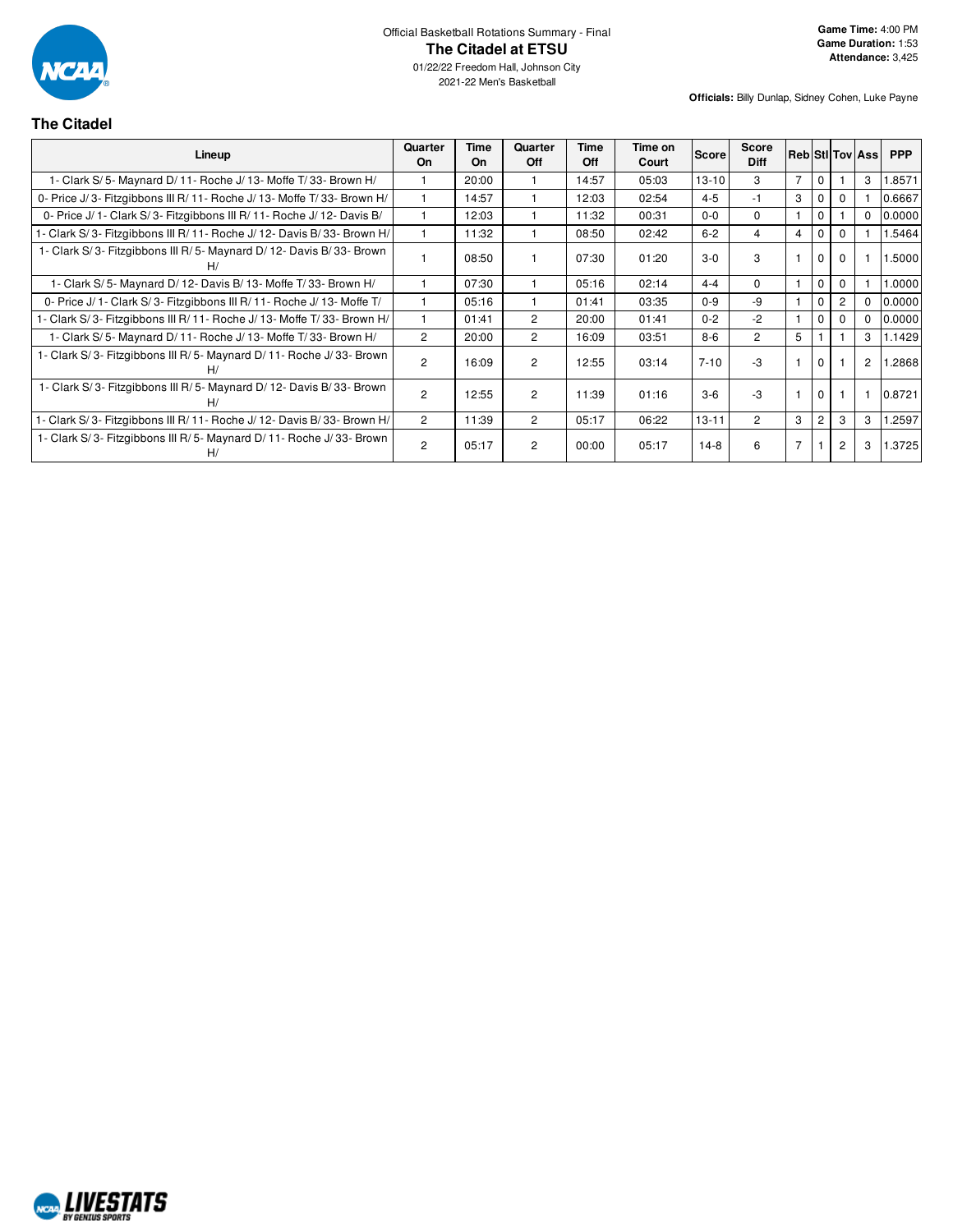

**ETSU**

01/22/22 Freedom Hall, Johnson City 2021-22 Men's Basketball

| Lineup                                                              |                |       |                |       | Quarter On Time On Quarter Off Time Off Time on Court Score Score Diff Reb Sti Tov Ass |         |                |                |                |          |                | <b>PPP</b> |
|---------------------------------------------------------------------|----------------|-------|----------------|-------|----------------------------------------------------------------------------------------|---------|----------------|----------------|----------------|----------|----------------|------------|
| 2- King J/ 4- Sloan D/ 14- Brewer T/ 22- Seymour J/ 25- Brewer L/   |                | 20:00 |                | 14:57 | 05:03                                                                                  | $10-13$ | $-3$           | $\overline{2}$ |                | 0        | 2              | .2690      |
| 2- King J/ 4- Sloan D/ 14- Brewer T/ 25- Brewer L/ 33- Weber C/     |                | 14:57 |                | 13:25 | 01:32                                                                                  | $2 - 4$ | $-2$           |                | $\mathbf 0$    | 0        |                | 0.6667     |
| 1- Yasser M/2- King J/14- Brewer T/25- Brewer L/33- Weber C/        |                | 13:25 |                | 12:03 | 01:22                                                                                  | $3 - 0$ | 3              | $\overline{4}$ | $\Omega$       | 0        |                | 1.5000     |
| 1- Yasser M/2- King J/20- Charles K/25- Brewer L/33- Weber C/       |                | 12:03 |                | 11:32 | 00:31                                                                                  | $0 - 0$ | $\Omega$       | $\Omega$       |                |          | $\Omega$       | 0.0000     |
| 1- Yasser M/2- King J/4- Sloan D/20- Charles K/22- Seymour J/       |                | 11:32 |                | 09:07 | 02:25                                                                                  | $2 - 6$ | -4             | $\overline{2}$ |                |          | $\Omega$       | 0.5000     |
| - Yasser M/ 4- Sloan D/ 20- Charles K/ 22- Seymour J/ 25- Brewer L/ |                | 09:07 |                | 07:30 | 01:37                                                                                  | $0 - 3$ | $-3$           | 3              | $\Omega$       |          | $\Omega$       | 0.0000     |
| 2- King J/ 4- Sloan D/ 14- Brewer T/ 25- Brewer L/ 33- Weber C/     |                | 07:30 |                | 05:16 | 02:14                                                                                  | $4 - 4$ | $\Omega$       | $\overline{1}$ | $\mathbf 0$    |          | $\mathbf 0$    | 1.0309     |
| 1- Yasser M/2- King J/14- Brewer T/25- Brewer L/33- Weber C/        |                | 05:16 |                | 01:41 | 03:35                                                                                  | $9 - 0$ | 9              | 9              |                |          | $\overline{2}$ | .5000      |
| 2- King J/ 14- Brewer T/ 20- Charles K/ 25- Brewer L/ 33- Weber C/  |                | 01:41 | $\overline{2}$ | 20:00 | 01:41                                                                                  | $2 - 0$ | $\overline{2}$ | 3              | $\Omega$       | 0        | $\Omega$       | 1.0000     |
| 2- King J/ 4- Sloan D/ 14- Brewer T/ 22- Seymour J/ 25- Brewer L/   | $\overline{c}$ | 20:00 | $\overline{2}$ | 16:51 | 03:09                                                                                  | $5-5$   | $\Omega$       | 6              |                |          | $\Omega$       | 0.7764     |
| 1- Yasser M/2- King J/4- Sloan D/14- Brewer T/33- Weber C/          | $\overline{2}$ | 16:51 | $\overline{2}$ | 14:08 | 02:43                                                                                  | $8 - 6$ | $\overline{2}$ | 3              |                | 0        |                | 1.8018     |
| 1- Yasser M/2- King J/14- Brewer T/25- Brewer L/33- Weber C/        | $\overline{c}$ | 14:08 | $\overline{2}$ | 12:55 | 01:13                                                                                  | $3 - 5$ | $-2$           | $\overline{1}$ |                |          | $\Omega$       | 1.5957     |
| 1- Yasser M/ 4- Sloan D/ 14- Brewer T/ 25- Brewer L/ 33- Weber C/   | $\overline{2}$ | 12:55 | $\overline{2}$ | 11:39 | 01:16                                                                                  | $6 - 2$ | 4              | $\mathbf{1}$   | $\mathbf 0$    | 0        | $\overline{2}$ | 2.0000     |
| 1- Yasser M/4- Sloan D/20- Charles K/25- Brewer L/33- Weber C/      | $\overline{2}$ | 11:39 | $\overline{2}$ | 09:05 | 02:34                                                                                  | $2 - 7$ | $-5$           | $\overline{1}$ | $\Omega$       | 3        | $\Omega$       | 0.5000     |
| - Yasser M/4- Sloan D/14- Brewer T/22- Seymour J/25- Brewer L/      | $\overline{c}$ | 09:05 | $\overline{2}$ | 07:30 | 01:35                                                                                  | $2 - 2$ | $\Omega$       | $\mathbf 0$    |                | $\Omega$ |                | 0.6667     |
| 2- King J/ 4- Sloan D/ 14- Brewer T/ 25- Brewer L/ 33- Weber C/     | $\overline{c}$ | 07:30 | $\overline{2}$ | 05:17 | 02:13                                                                                  | $7 - 4$ | 3              | $\overline{1}$ | $\overline{2}$ | 0        | 2              | 1.7500     |
| 1- Yasser M/2- King J/14- Brewer T/25- Brewer L/33- Weber C/        | $\overline{c}$ | 05:17 | $\overline{2}$ | 03:47 | 01:30                                                                                  | $0 - 6$ | $-6$           | $\Omega$       | $\Omega$       |          | $\mathbf 0$    | 0.0000     |
| 1- Yasser M/2- King J/4- Sloan D/14- Brewer T/25- Brewer L/         | $\overline{c}$ | 03:47 | $\overline{2}$ | 00:52 | 02:55                                                                                  | $3 - 5$ | $-2$           | $\overline{2}$ |                | 0        | $\mathbf 0$    | 0.6303     |
| 2- King J/ 4- Sloan D/ 14- Brewer T/ 25- Brewer L/ 33- Weber C/     | $\overline{c}$ | 00:52 | $\overline{2}$ | 00:00 | 00:52                                                                                  | $5-3$   | $\overline{c}$ | $\overline{2}$ |                |          | $\Omega$       | 1.2500     |

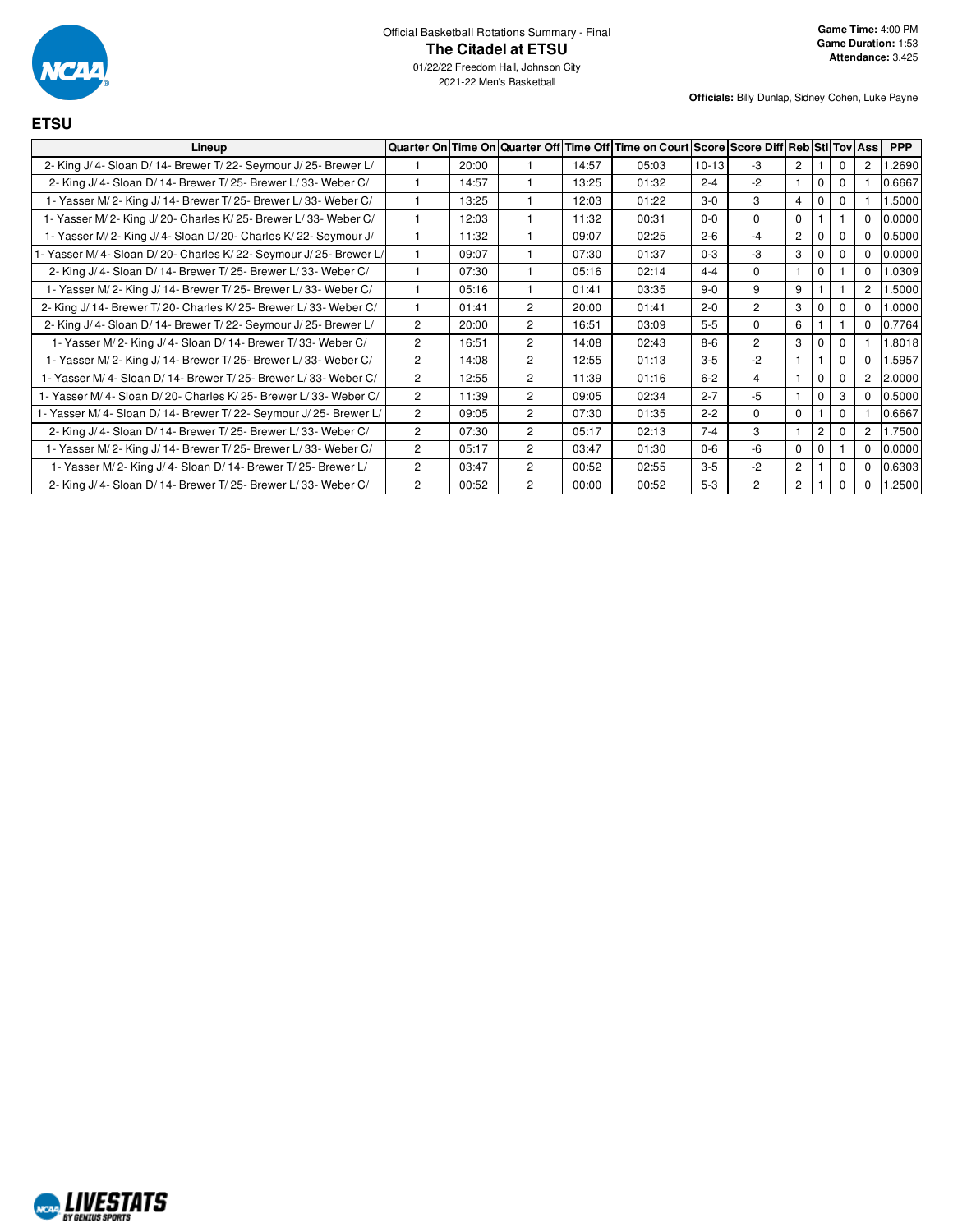

**The Citadel**

01/22/22 Freedom Hall, Johnson City 2021-22 Men's Basketball

**Officials:** Billy Dunlap, Sidney Cohen, Luke Payne

**Game Time:** 4:00 PM **Game Duration:** 1:53 **Attendance:** 3,425

#### **Lineup Time Score Score Diff Pts/Min Reb Stl Tov Ass PPP** 1- Clark S/ 3- Fitzgibbons III R/ 11- Roche J/ 12- Davis B/ 33- Brown H/ 09:04 19-13 6 2.0956 7 2 3 4 1.3380 1- Clark S/ 5- Maynard D/ 11- Roche J/ 13- Moffe T/ 33- Brown H/ 08:54 21-16 5 2.3596 12 1 2 6 1.5000 1- Clark S/ 3- Fitzgibbons III R/ 5- Maynard D/ 11- Roche J/ 33- Brown H/ 08:31 | 21-18 | 3 | 2.4658 | 8 | 1 | 3 | 5 | 1.3427 0- Price J/ 1 - Clark S/ 3- Fitzgibbons III R/ 11 - Roche J/ 13 - Moffe T/ 03:35 0-9 -9 0.0000 1 0 2 0 0.0000 0- Price J/ 3- Fitzgibbons III R/ 11- Roche J/ 13- Moffe T/ 33- Brown H/ 02:54 4-5 -1 1.3793 3 0 0 1 0 1 0.6667 1- Clark S/3- Fitzgibbons III R/ 5- Maynard D/ 12- Davis B/ 33- Brown H/ 02:36 6-6 0 0 2.3077 2 0 1 2 1.1029 1- Clark S/ 5- Maynard D/ 12- Davis B/ 13- Moffe T/ 33- Brown H/ 02:14 4-4 0 1.7910 1 0 0 1 1.0000 1- Clark S/ 3- Fitzgibbons III R/ 11- Roche J/ 13- Moffe T/ 33- Brown H/ 01:41 0-2 -2 0.0000 1 0 0 0 0.0000 0- Price J/ 1- Clark S/ 3- Fitzgibbons III R/ 11- Roche J/ 12- Davis B/ 00:31 0-0 00:31 00:00 0 0 0.0000 1 0 1 0 1 0 0.0000